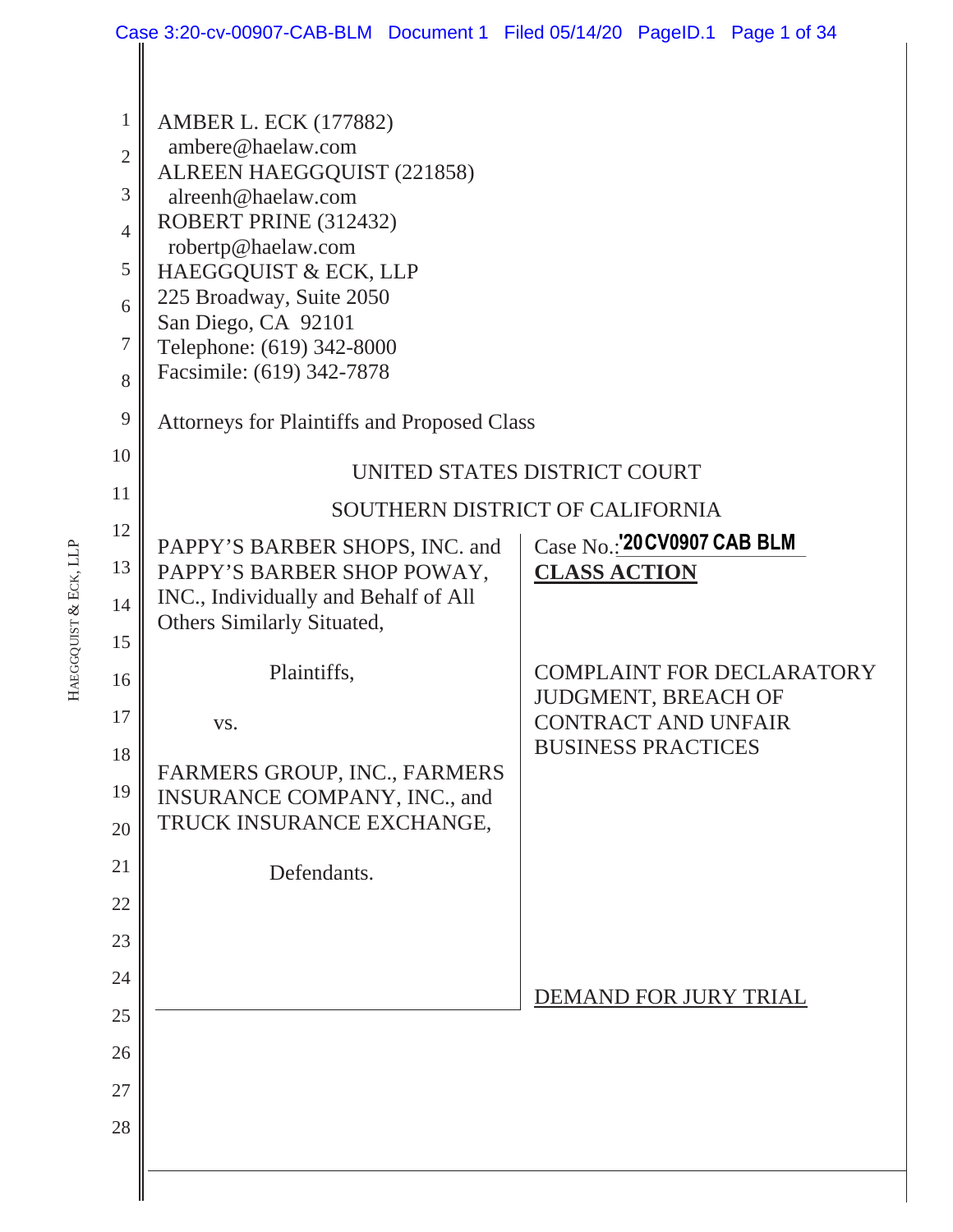|                     |                | Case 3:20-cv-00907-CAB-BLM Document 1 Filed 05/14/20 PageID.2 Page 2 of 34        |  |  |  |  |  |  |
|---------------------|----------------|-----------------------------------------------------------------------------------|--|--|--|--|--|--|
|                     | 1              | <b>TABLE OF CONTENTS</b>                                                          |  |  |  |  |  |  |
|                     | $\overline{2}$ | Ι.                                                                                |  |  |  |  |  |  |
|                     | 3              | II.                                                                               |  |  |  |  |  |  |
|                     | 4              | III.                                                                              |  |  |  |  |  |  |
|                     | 5<br>6         | A.                                                                                |  |  |  |  |  |  |
|                     | 7              | <b>B.</b>                                                                         |  |  |  |  |  |  |
|                     | 8              | IV.                                                                               |  |  |  |  |  |  |
|                     | 9              | A.                                                                                |  |  |  |  |  |  |
|                     | 10             | Governments Across the Country Order Everyone to "Stay at home" and<br><b>B.</b>  |  |  |  |  |  |  |
|                     | 11             |                                                                                   |  |  |  |  |  |  |
|                     | 12             | $\mathcal{C}$ .<br>The Losses From These Business Closures are Covered Business   |  |  |  |  |  |  |
|                     | 13             | Farmers' Denial of Plaintiffs' and other Policyholders' Insurance Claims 14<br>D. |  |  |  |  |  |  |
|                     | 14             | V.                                                                                |  |  |  |  |  |  |
| EGGQUIST & ECK, LLP | 15             | VI.                                                                               |  |  |  |  |  |  |
|                     | 16             |                                                                                   |  |  |  |  |  |  |
| 보                   | 17<br>18       |                                                                                   |  |  |  |  |  |  |
|                     | 19             |                                                                                   |  |  |  |  |  |  |
|                     | 20             |                                                                                   |  |  |  |  |  |  |
|                     | 21             |                                                                                   |  |  |  |  |  |  |
|                     | 22             |                                                                                   |  |  |  |  |  |  |
|                     | 23             | COUNT VII Unfair Business Practices Under Bus. & Prof. Code §17200, et seq29      |  |  |  |  |  |  |
|                     | 24             | VII.                                                                              |  |  |  |  |  |  |
|                     | 25             | VIII.                                                                             |  |  |  |  |  |  |
|                     | 26             |                                                                                   |  |  |  |  |  |  |
|                     | 27             |                                                                                   |  |  |  |  |  |  |
|                     | 28             | Case No.:<br>2                                                                    |  |  |  |  |  |  |
|                     |                | <b>COMPLAINT</b>                                                                  |  |  |  |  |  |  |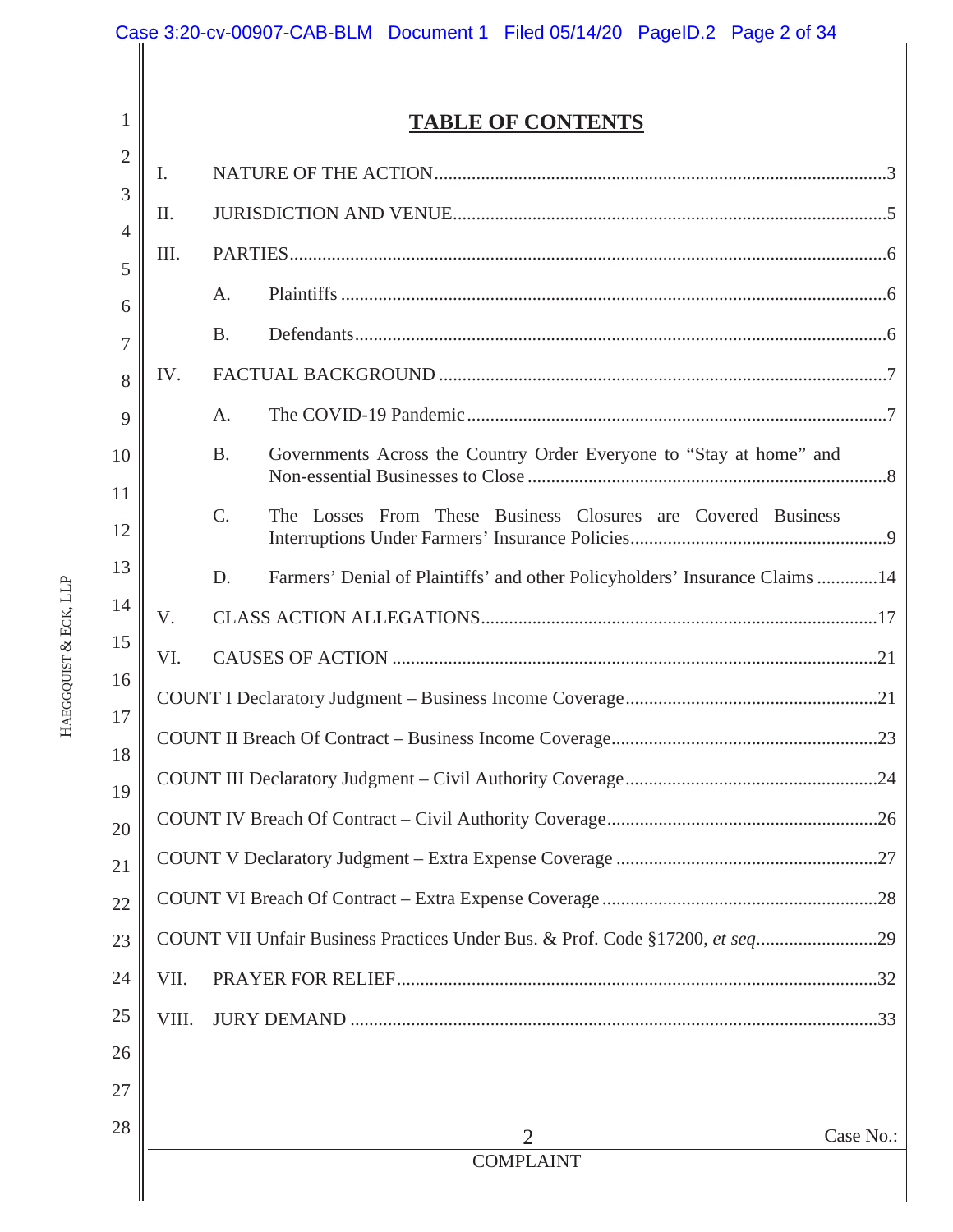1 2 3 4 5 6 7 8 Plaintiffs Pappy's Barber Shops, Inc. and Pappy's Barber Shop Poway, Inc. ("Pappy's Barber Shop" or "Plaintiffs"), on behalf of themselves and all others similarly situated, bring this class action against defendants Farmers Group, Inc., Farmers Insurance Company, Inc. and Truck Insurance Exchange (collectively, "Defendants" or "Farmers"), and allege as follows based on personal knowledge as to themselves and upon information and belief as to other matters based on their counsel's investigation. Plaintiffs believe additional evidentiary support exists for their allegations, given an opportunity for discovery.

9

## **I. NATURE OF THE ACTION**

10 11 12 13 14 15 16 17 1. Plaintiffs and other businesses nationwide purchased commercial property insurance to protect their business if they had to temporarily shut down. They reasonably believed their policies would help protect their businesses in the unlikely event the government ever ordered them to stop or severely restrict operations (in connection with a pandemic or any other Covered Cause of Loss). However, after collecting billions of dollars in premiums, Farmers and other insurers are now categorically refusing to pay these legitimate claims for business interruption coverage claims.

2. California and the vast majority of states across the country have entered civil authority orders requiring residents to "stay-at-home" or "shelter-in-place" and suspending or severely limiting business operations of non-essential businesses that interact with the public and/or provide social gathering places (collectively, the "COVID-19 Civil Authority Orders").

23 24 25 26 27 3. These broad COVID-19 Civil Authority Orders have been financially devastating for most non-essential businesses, especially salons, restaurants, retail stores, entertainment venues, and other small, medium, and large businesses who have been forced to close, furlough employees, and submit to a sudden shutdown of operations and cash flow that threatens their survival.

**HAEGGQUIST** & ECK, LLP

18

19

20

21

22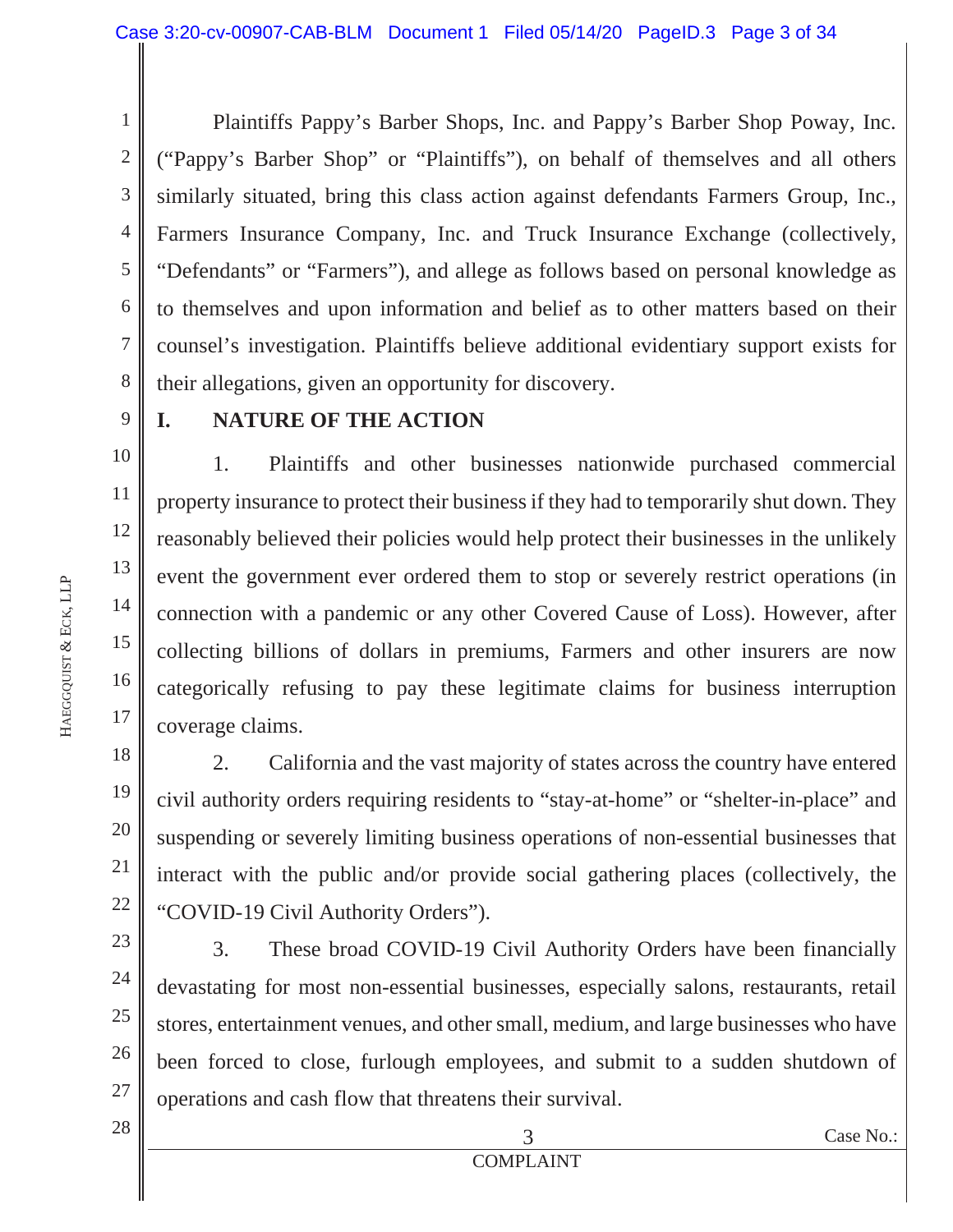2 3 4 5 6 7 8 9 4. Many businesses purchased insurance to protect against losses from catastrophic events like the current unforeseen COVID-19 pandemic through all-risk commercial property insurance policies. These policies promise to indemnify the policyholder for actual business losses incurred when business operations are involuntarily suspended, interrupted, curtailed, or when access to the premises is prohibited because of direct physical loss or damage to the property, or by a civil authority order that restricts or prohibits access to the property. This coverage, commonly known as "business interruption coverage," is standard in most all-risk commercial property insurance policies.

10 11 12 13 5. Despite the provision of business interruption coverage in these policies, Farmers is denying its obligation to pay for business income losses and other covered expenses incurred by policyholders for the physical loss and damage to the insureds' property arising from the COVID-19 Civil Authority Orders.

14 15 16 17 18 19 6. Plaintiffs bring this action on behalf of a Nationwide Class and a California Sub-Class (defined below) of policyholders who purchased standard Farmers commercial property insurance policies which provide for business income loss and extra expense coverage and do not exclude coverage for pandemics, and who have suffered losses due to measures put into place by a COVID-19 Civil Authority Order.

20 22 23 24 7. This action seeks a declaratory judgment that Farmers is contractually obligated to pay business interruption losses incurred due to Plaintiffs' and other Class members' compliance with COVID-19 Civil Authority Orders. In addition, Plaintiffs seek damages, attorneys' fees and costs, and any other relief that this Court deems equitable and just, arising out of Farmers' breach of contract and wrongful conduct.

25 26 27 8. Specifically, Plaintiffs, individually and on behalf of the Nationwide Class and California Sub-Class bring claims for: (1) declaratory judgment regarding business income coverage pursuant to 28 U.S.C. §2201; (2) breach of contract

**HAEGGQUIST** & ECK, LLP

1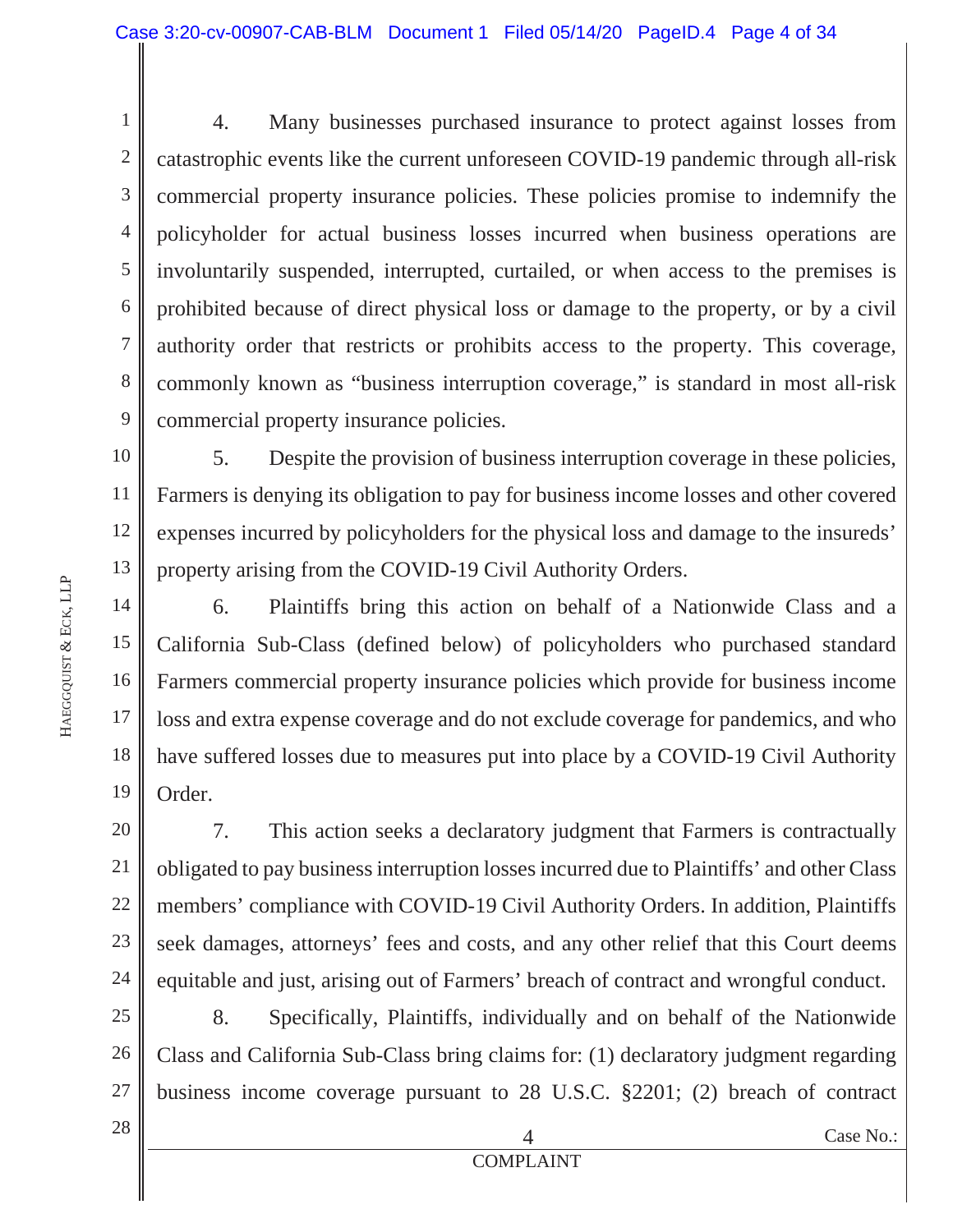1 2 3 4 5 regarding business income coverage; (3) declaratory judgment regarding civil authority coverage pursuant to 28 U.S.C. §2201; (4) breach of contract regarding civil authority coverage; (5) declaratory judgment regarding extra expense coverage pursuant to 28 U.S.C. §2201; (6) breach of contract regarding extra expense coverage; and (7) unfair business practices under Business & Professions Code §17200 *et seq*.

6 7

8

9

10

11

12

13

## **II. JURISDICTION AND VENUE**

9. This Court has original jurisdiction over this action under 28 U.S.C. §1332(a) as well as the Class Action Fairness Act of 2005, 28 U.S.C. §1332(d)(2), as to the named Plaintiffs and every member of the Nationwide Class and California Sub-Class, because both of the proposed Classes contain more than 100 members, the aggregate amount in controversy exceeds \$5 million, and Class members reside in California and are therefore diverse from Farmers. The Court has supplemental jurisdiction over Plaintiffs' state law claims pursuant to 28 U.S.C. §1367(a).

14 15 16 17 18 19 20 21 22 23 24 25 26 27 28 10. This Court has personal jurisdiction over Plaintiffs because Plaintiffs submit to the Court's jurisdiction for the purpose of this Complaint. This Court has personal jurisdiction over Farmers because it does a substantial amount of business in California, including in this District, is authorized to conduct business in California, including in this District, and/or has intentionally availed itself of the laws and markets of this District through the use, promotion, sale, marketing, and/or distribution of its products and services at issue in this Complaint. Defendants' liability to Plaintiffs, the Nationwide Class and California Sub-Class arises from and relates to Defendants' conduct within the state of California. As set forth herein, Defendants acted within California to sell various business insurance policies within the state of California. Thus, Defendants have purposefully availed themselves of the benefits and protections of the state of California in conducting their unlawful enterprise, which purposeful availment constitutes sufficient minimum contacts with the state of California that the exercise of personal jurisdiction over Defendants with

COMPLAINT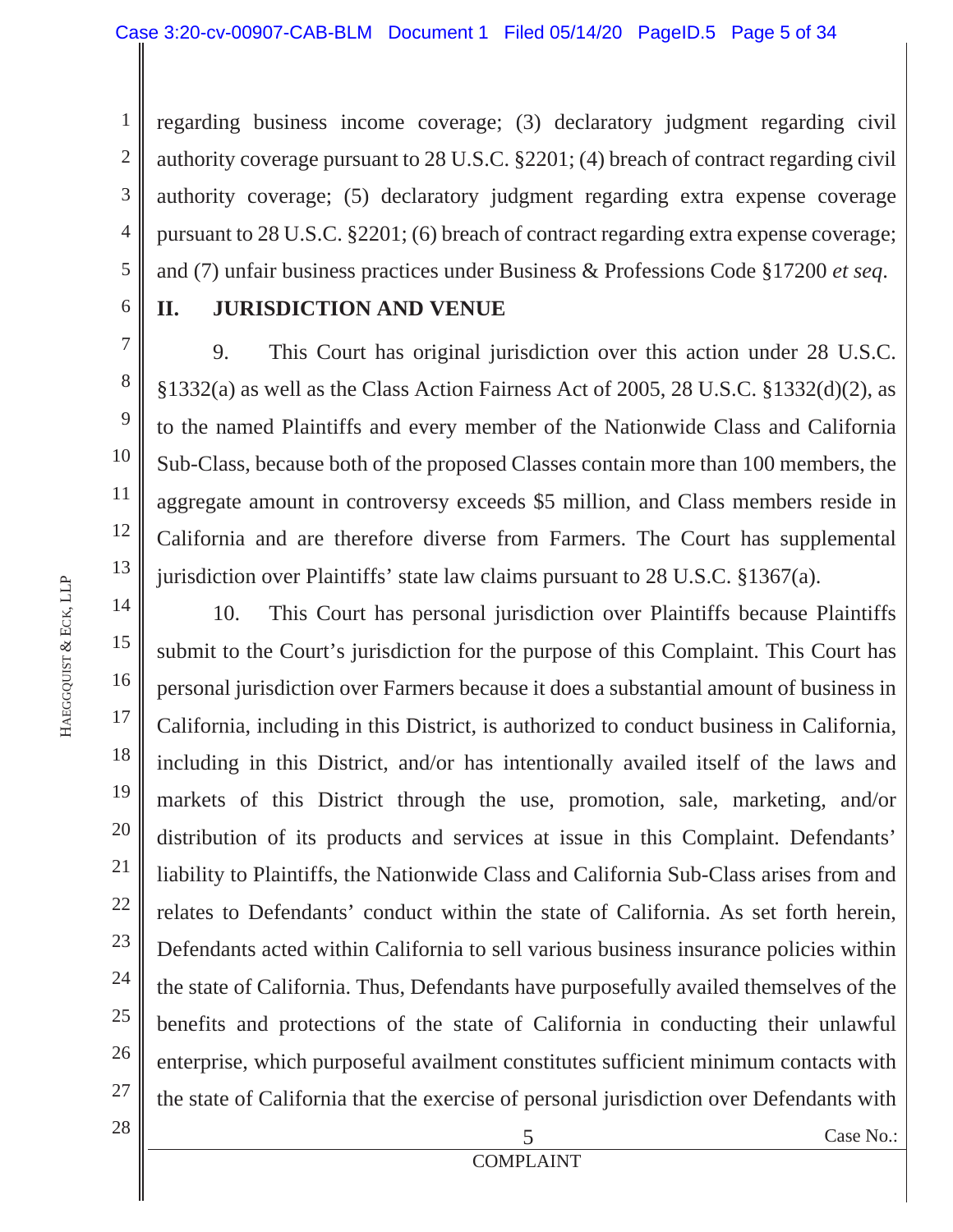1 2 regard to the claims of Plaintiffs, the Nationwide Class and California Sub-Class, and does not violate Due Process.

3 4 5 6 7 8 11. Venue is proper in this District pursuant to 28 U.S.C. §1391(b), because a substantial part of the events or omissions giving rise to the claims occurred in this District. Venue is also proper under 18 U.S.C. §1965(a), because Farmers transacts a substantial amount of its business in this District. Alternatively, venue is proper under 28 U.S.C. §1391(b)(3) because this Court has personal jurisdiction over Defendants.

#### **III. PARTIES**

**A. Plaintiffs** 

12. Plaintiff Pappy's Barber Shops, Inc. is a California corporation with its principal place of business in San Diego, California. Pappy's Barber Shops, Inc. has been in business for 10 years, is owned by Marc Bennett, and is located at 6528 El Cajon Blvd., San Diego, California 92115, in the college area of San Diego. Plaintiff Pappy's Barber Shops, Inc. was forced to close entirely on March 19, 2020 due to the applicable COVID-19 Civil Authority Orders.

13. Plaintiff Pappy's Barber Shop Poway, Inc. is a California corporation with its principal place of business in San Diego, California. Pappy's Barber Shop Poway, Inc. has been in business since August 2019, is owned by Marc Bennett, and is located at 13334 Poway Road, Poway, California 92064. Plaintiff Pappy's Barber Shop Poway, Inc. was forced to close entirely on March 19, 2020 due to the applicable COVID-19 Civil Authority Orders.

22

## **B. Defendants**

14. Defendant Farmers Group, Inc. is a California corporation with its headquarters and principal place of business in Los Angeles, California. Farmers also does business as Farmers Underwriters Association, and owns the service marks "Farmers Insurance Group of Companies" and "Farmers Insurance Group."

 $\begin{array}{c|c}\n 28 & \text{Case No.}: \\
 \hline\n 6 & \text{Case No.}: \\
 \end{array}$  COMPLAINT 15. Defendant Farmers Insurance Company, Inc. is a Kansas corporation

9

10

11

12

13

14

15

16

17

18

19

20

21

23

24

25

26 27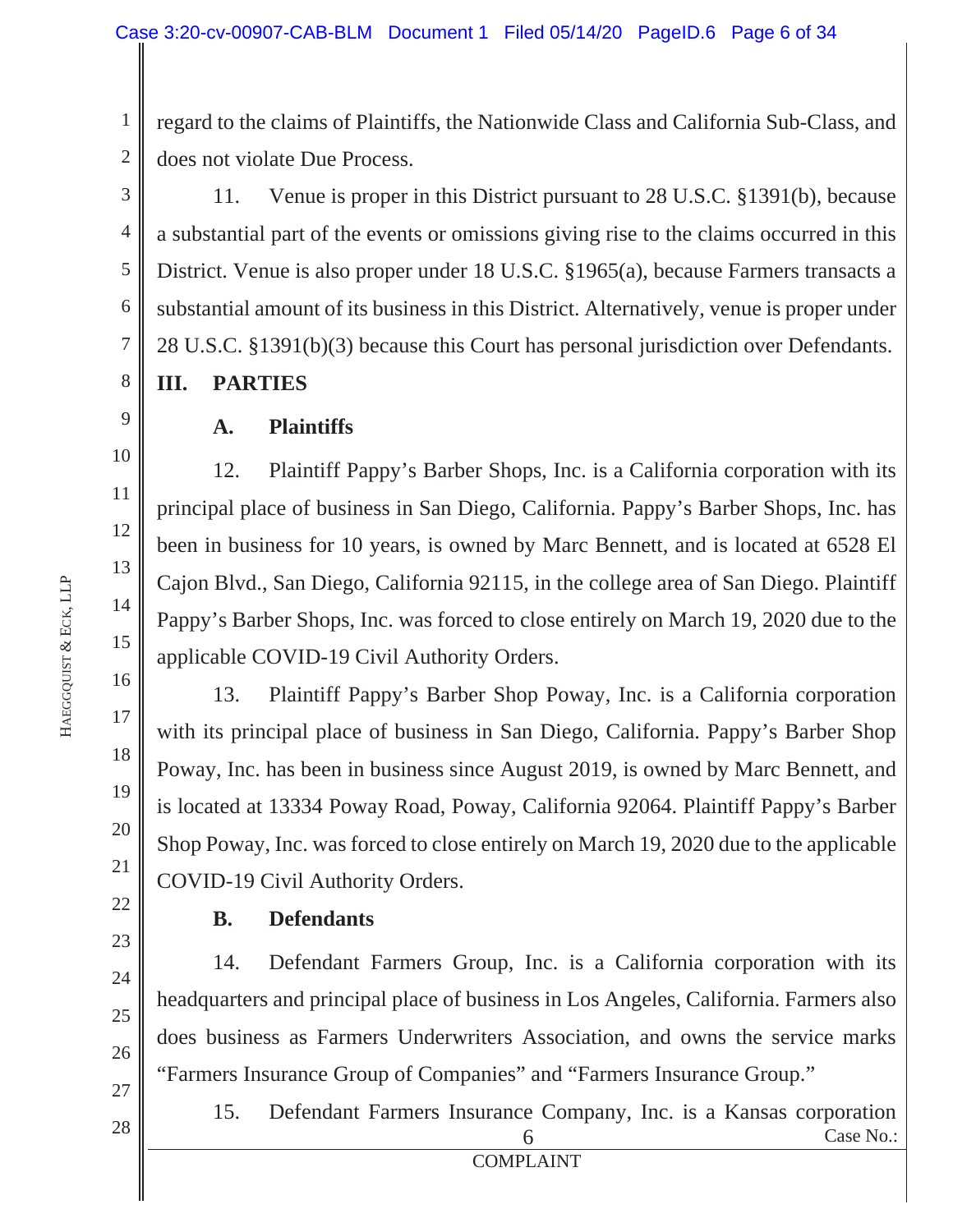1 2 3 with its principal place of business in Woodland Hills, California. It owns subsidiaries, directly and indirectly, that issue, among other things, property insurance.

4 5 6 7 16. Defendant Truck Insurance Exchange is a California corporation with its principal place of business in Woodland Hills, California. It is a subsidiary of Farmers and is duly qualified and licensed to issue insurance in the State of California and other states

8 9 10 17. Farmers issued Policy No. 60664-84-35 to Pappy's Barber Shop for the policy period of February 1, 2020 through February 1, 2021 ("Plaintiffs' Farmers Policy").

#### **IV. FACTUAL BACKGROUND**

12

13

14

15

16

20

21

22

23

24

25

26

27

28

11

#### **A. The COVID-19 Pandemic**

18. COVID-19 is an infectious disease caused by a recently discovered novel coronavirus known as SARS-CoV-2 ("Coronavirus" or "COVID-19"). The first instances of the disease spreading to humans were diagnosed in or around December 2019.

17 18 19 19. On January 30, 2020, the World Health Organization ("WHO") declared that the Coronavirus outbreak constituted a public health emergency of international concern.

20. On March 11, 2020, the WHO declared Coronavirus a worldwide pandemic.

21. On March 13, 2020, President Trump declared the COVID-19 pandemic to be a national emergency.

22. On March 16, 2020, the Centers for Disease Control and Prevention ("CDC") and national Coronavirus Task Force issued guidance to the American public advising individuals to adopt social distancing measures.

 $\begin{array}{c|c}\n 28 & \text{Case No.}: \\
 \hline\n 7 & \text{Case No.}: \\
 \end{array}$ 23. As of May 14, 2020, the number of confirmed cases of COVID-19 is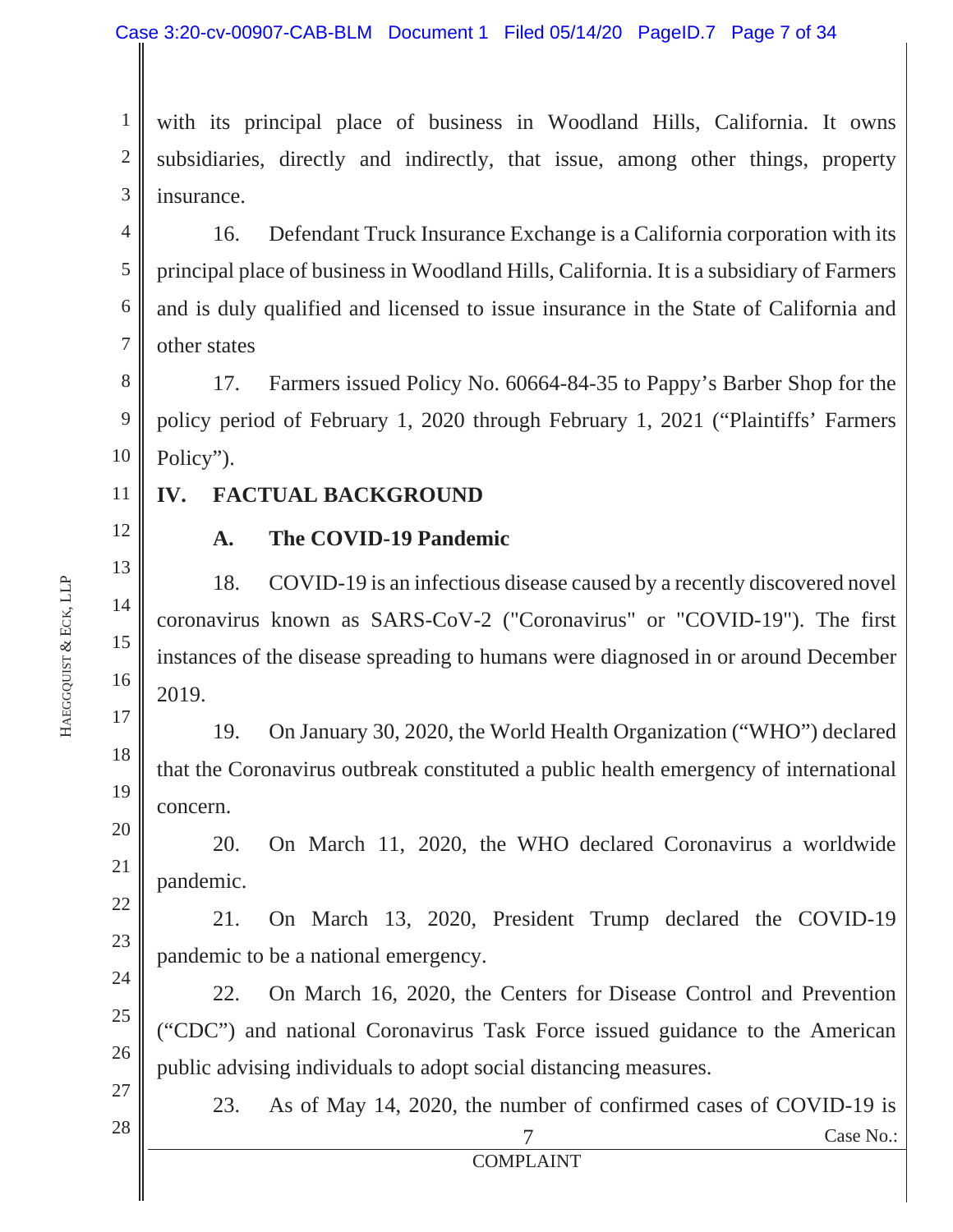1 2 3 over 4 million worldwide, with nearly 300,000 deaths,<sup>1</sup> with the United States dealing with nearly 1.4 million confirmed cases and over 82,000 reported deaths – more than any other country in the world.<sup>2</sup>

4

5

6

7

8

10

11

12

#### **B. Governments Across the Country Order Everyone to "Stay at home" and Non-essential Businesses to Close**

24. On March 4, 2020, California Governor Gavin Newsom declared a state of emergency and on March 12, 2020, issued an executive order directing California residents to cancel large non-essential gatherings.

9 25. On March 16, 2020, San Diego's mayor, Kevin Faulconer issued Executive Order No. 2020-1, prohibiting any gathering of 50 or more people and discouraging all non-essential gatherings of any size. On April 30, 2020, the Mayor issued Executive Order 2020-3, extending the executive order until May 31, 2020.3

13 14 15 16 17 18 19 26. On March 19, 2020, Gov. Newsom issued Executive Order N-33-20, requiring "all individuals living in the State of California to stay home or at their place of residence except as needed" for essential service and engage in strict social distancing. The Order incorporated by reference California Government Code §8665, which provides that "[a]ny person . . . who refuses or willfully neglects to obey any lawful order . . . issued as provided in this chapter, shall be guilty of a misdemeanor and, upon conviction thereof, shall be punishable by a fine of not to exceed one

20

21 22 23 24 25 26 1 *See Coronavirus disease (COVID-19) Situation Report – 113*, World Health Organization, https://www.who.int/docs/default-source/coronaviruse/situationreports/20200512-covid-19-sitrep-113.pdf?sfvrsn=feac3b6d\_2 (last visited May 14, 2020). 2 *See Cases in the U.S.*, Center for Disease Control and Prevention, https://www.cdc.gov/coronavirus/2019-ncov/cases-updates/cases-in-us.html (last visited May 14, 2020). 3 *See City of Executive Order No. 2020-3 By the Mayor*, the City of San Diego,

27 https://www.sandiego.gov/sites/default/files/mkf\_executive\_order\_2020-04-30- 2020\_3.pdf (last visited May 14, 2020).

28

 $\begin{array}{c|c}\n 28 \\
 \hline\n 8\n \end{array}$  Case No.: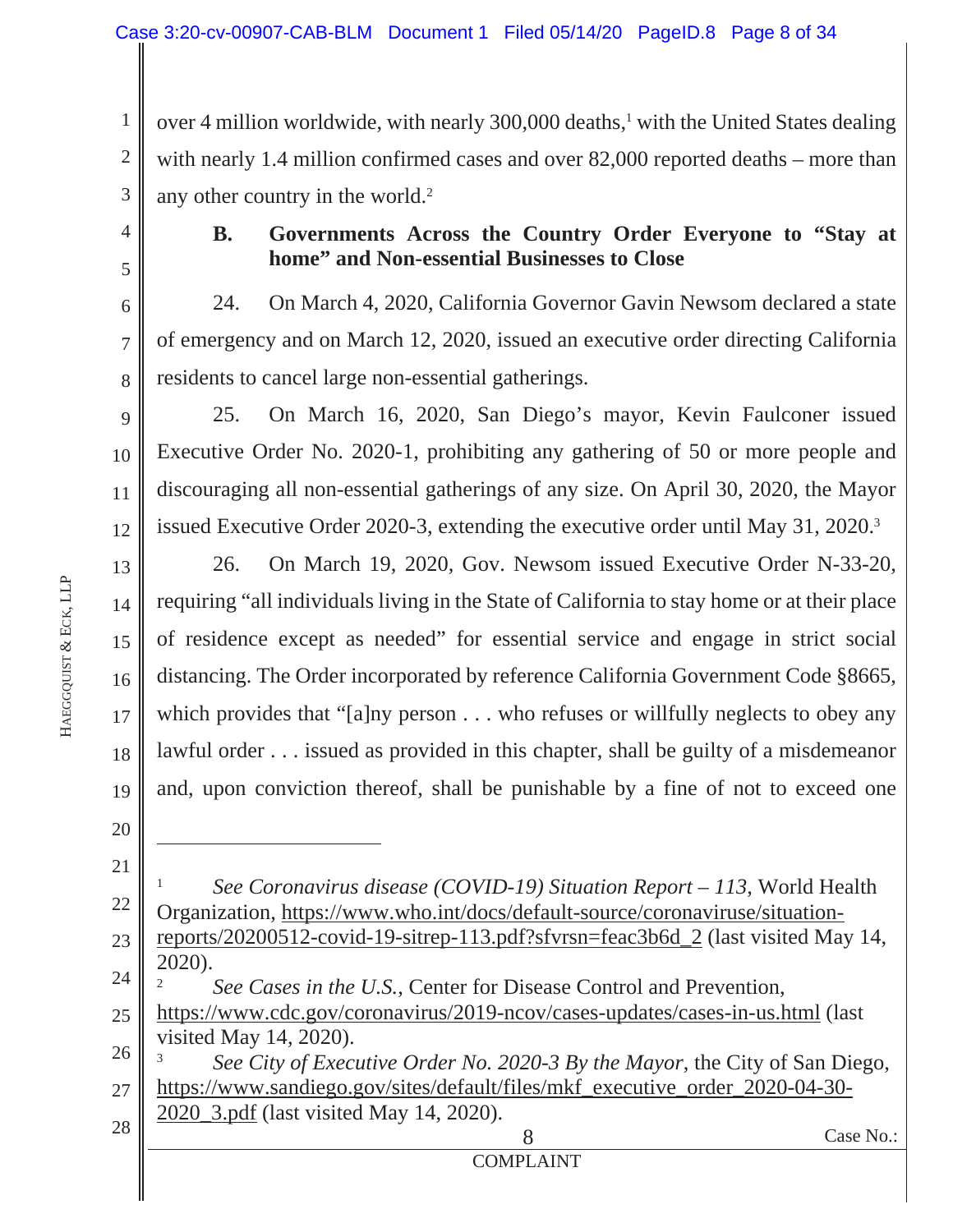1 2 thousand dollars (\$1,000) or by imprisonment for not to exceed six months or by both such fine and imprisonment." *Id.*

3 4 27. All California businesses not deemed essential, including Pappy's Barber Shop, were ordered to close their doors.

28. Other states around the Country have implemented similar orders, requiring large scale business closures and imposing other limitations on businesses that prevent them from operating or limit their operations.

8 9 10 11 29. For example, on March 16, 2020, New York Governor Andrew Cuomo, New Jersey Governor Phil Murphy and Connecticut Governor Ned Lamont ordered the closure of all gyms, movie theaters, bars and casinos. They also ordered all restaurants to close except for take-out and delivery orders.

12 13 14 15 16 17 18 30. Altogether, 49 state governments have enacted at least one civil authority order prohibiting or severely limiting restaurants and other non-essential businesses. In addition to California, all but six states have enacted a COVID-19 Civil Authority Order, including "stay-at-home" or "shelter-in-place" orders; 35 states have closed all non-essential businesses with other states taking measures to limit business operations. All 50 states have closed schools, and all but one state (South Dakota) has closed restaurants and bars for services other than take-out and delivery.

19 20

5

6

7

## **C. The Losses From These Business Closures are Covered Business Interruptions Under Farmers' Insurance Policies**

21 22 23 31. The insurance policies Farmers issued to Plaintiffs and other Class members are standard commercial property polices that cover loss or damage to the covered premises resulting from all risks other than those expressly excluded.

24 25 26 32. Plaintiffs' Farmers Policy, as well as the policies of other Class members, is a standard form used by Farmers for all insureds with applicable coverage.

33. Among the coverages provided by Plaintiffs' Farmers Policy was

28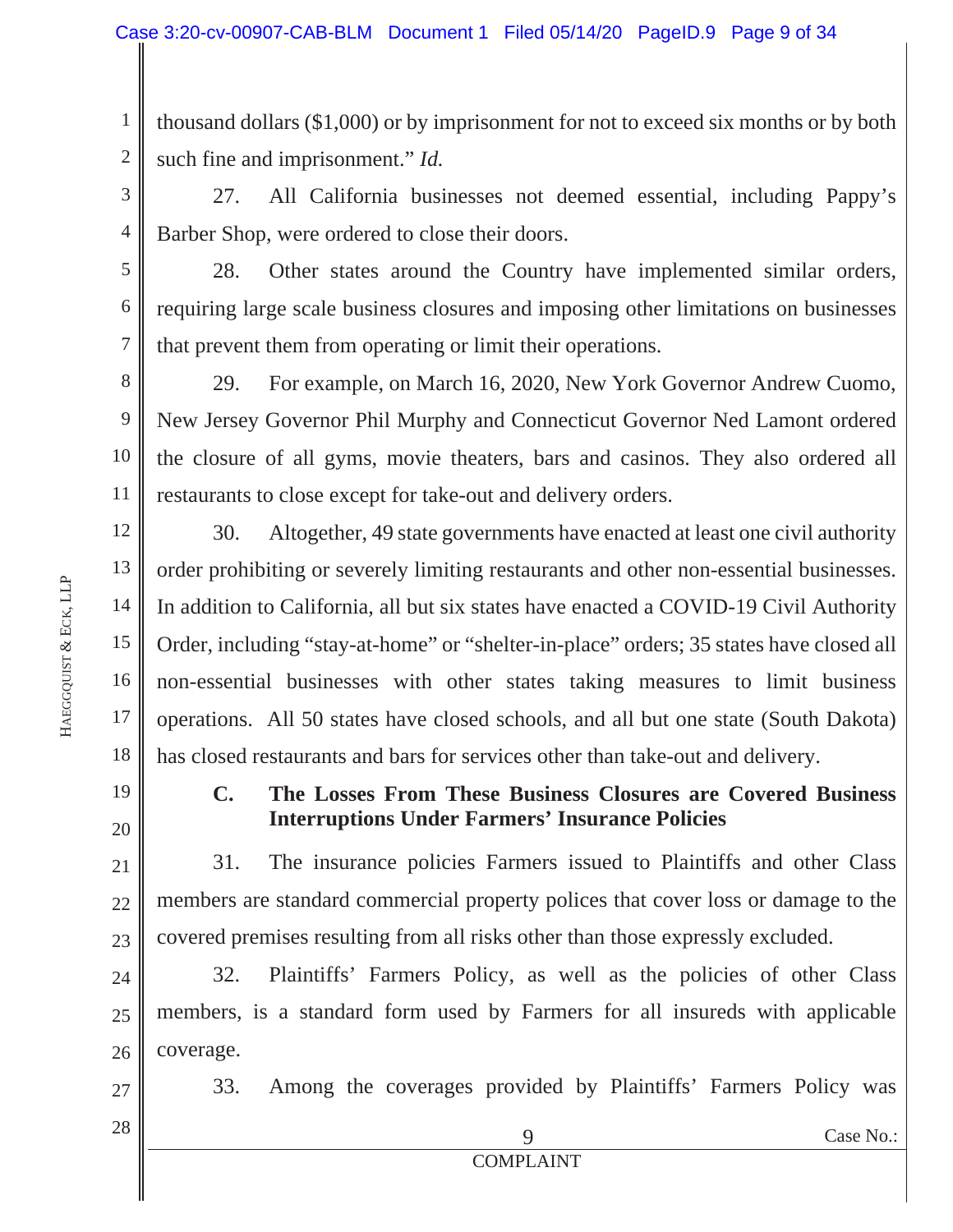1 2 business interruption coverage, which, generally, indemnifies Plaintiffs for lost income and profits if their business is shut down.

3 4 34. Pappy's Barber Shop's Businessowners Special Property Coverage Form, Form BP 00 02 01 97, provides coverage as follows:

**1. Business Income** 

We will pay for the actual loss of Business Income you sustain due to the necessary suspension of your "operations" during the "period of restoration". The suspension must be caused by direct physical loss of or damage to property at the described premises. The loss or damage must be caused by or result from a Covered Cause of Loss.

We will only pay for loss of Business Income that you sustain during the "period of restoration" and that occurs within 12 consecutive months after the date of direct physical loss or damage.

\* \* \*

#### **2. Extended Business Income**

If the necessary suspension of your "operations" produces a Business Income loss payable under this policy, we will pay for the actual loss of Business Income you incur during the period that:

(a) Begins on the date property except finished stock is actually repaired, rebuilt or replaced and "operations" are resumed; and

(b) Ends on the earlier of:

(i) The date you could restore your "operations", with reasonable speed, to the level which would generate the Business Income amount that would have existed if no direct physical loss or damage had occurred; or

5

6

7

8

9

10

11

12

13

14

15

16

17

18

19

20

21

22

23

24

25

26

27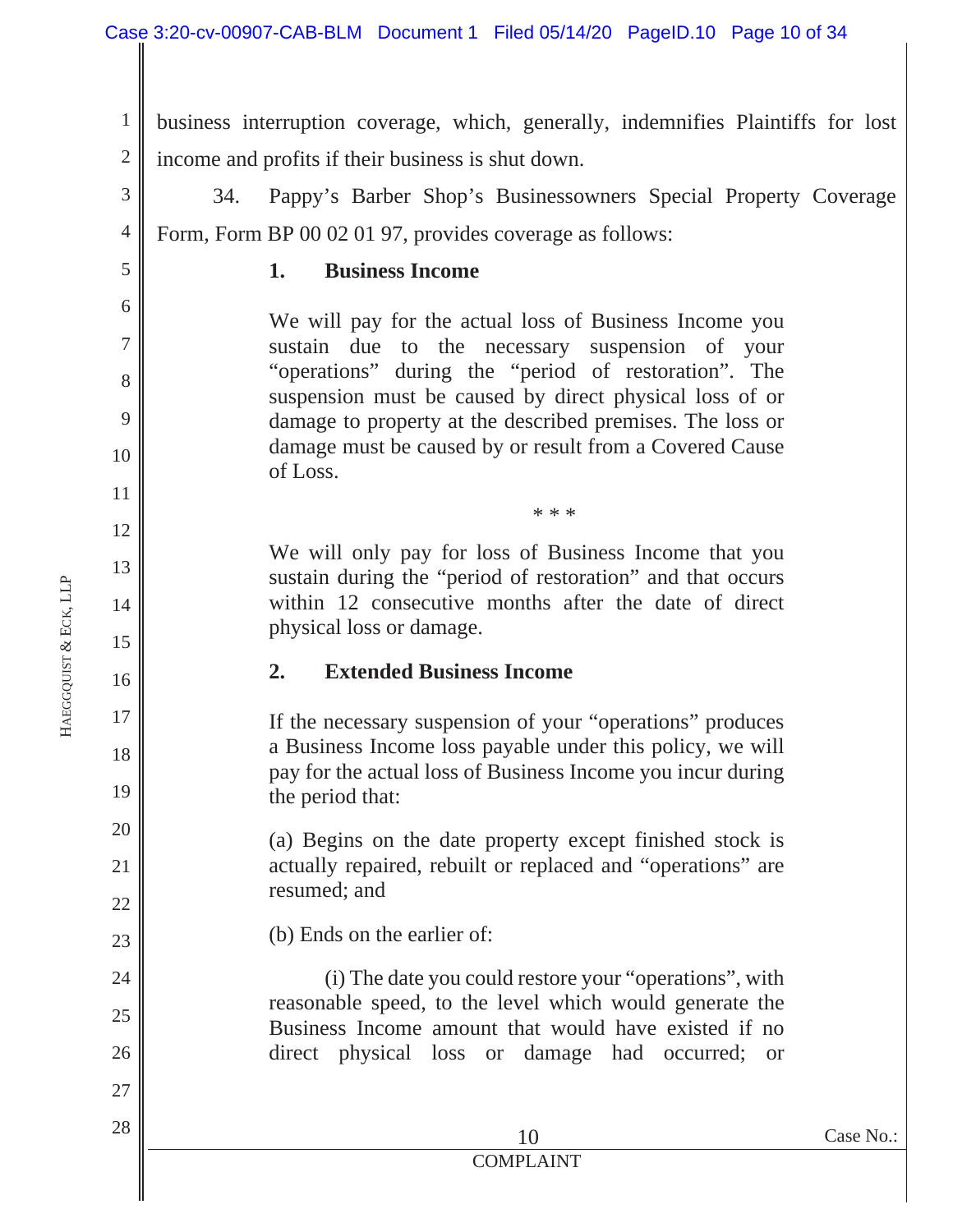|                      |                     | Case 3:20-cv-00907-CAB-BLM Document 1 Filed 05/14/20 PageID.11 Page 11 of 34                                   |
|----------------------|---------------------|----------------------------------------------------------------------------------------------------------------|
|                      | 1<br>$\mathfrak{2}$ | (ii) 30 consecutive days after the date determined<br>in(2)(a) above.                                          |
|                      | 3                   | 35.<br>Pappy's Barber Shop's Businessowners Special Property Coverage                                          |
|                      | $\overline{4}$      | Form, Form BP 00 02 01 97, provided Civil Authority coverage as follows:                                       |
|                      | 5                   | i.<br><b>Civil Authority</b>                                                                                   |
|                      | 6                   | We will pay for the actual loss of Business Income you                                                         |
|                      | 7                   | sustain and necessary Extra Expense caused by action of                                                        |
|                      | 8                   | civil authority that prohibits access to the described<br>premises due to direct physical loss of or damage to |
|                      | 9                   | property, other than at the described premises, caused by or                                                   |
|                      | 10                  | resulting from any Covered Cause of Loss.                                                                      |
|                      | 11                  | The coverage for Business Income will begin 72 hours after                                                     |
|                      | 12                  | the time of that action and will apply for a period of up to<br>three consecutive weeks after coverage begins. |
|                      | 13                  | The coverage for necessary Extra Expense will begin                                                            |
|                      | 14                  | immediately after the time of that action and ends:                                                            |
|                      | 15                  | 3 consecutive weeks after the time of that action; or<br>(1)                                                   |
| AEGGQUIST & ECK, LLP | 16                  | When your Business Income coverage ends;<br>(2)                                                                |
| 보                    | 17                  | whichever is later.                                                                                            |
|                      | 18                  | The definitions of Business Income and Extra Expense                                                           |
|                      | 19                  | contained in the Business Income and Extra Expense                                                             |
|                      | 20                  | Additional Coverages also apply to this Civil Authority<br>Additional Coverage. The Civil Authority Additional |
|                      | 21                  | Coverage is not subject to the Limits of Insurance.                                                            |
|                      | 22                  | 36.<br>In addition, Pappy's Barber Shop's Businessowners Special Property                                      |
|                      | 23                  | Coverage Form, Form BP 00 02 01 97, provided coverage as follows:                                              |
|                      | 24                  | <b>Extra Expense</b><br>g.                                                                                     |
|                      | 25                  | (1) We will pay necessary Extra Expense you incur during                                                       |
|                      | 26                  | the "period of restoration" that you would not have incurred                                                   |
|                      | $27\,$              | if there had been no direct physical loss or damage to                                                         |
|                      | 28                  | Case No.:<br>11<br><b>COMPLAINT</b>                                                                            |
|                      |                     |                                                                                                                |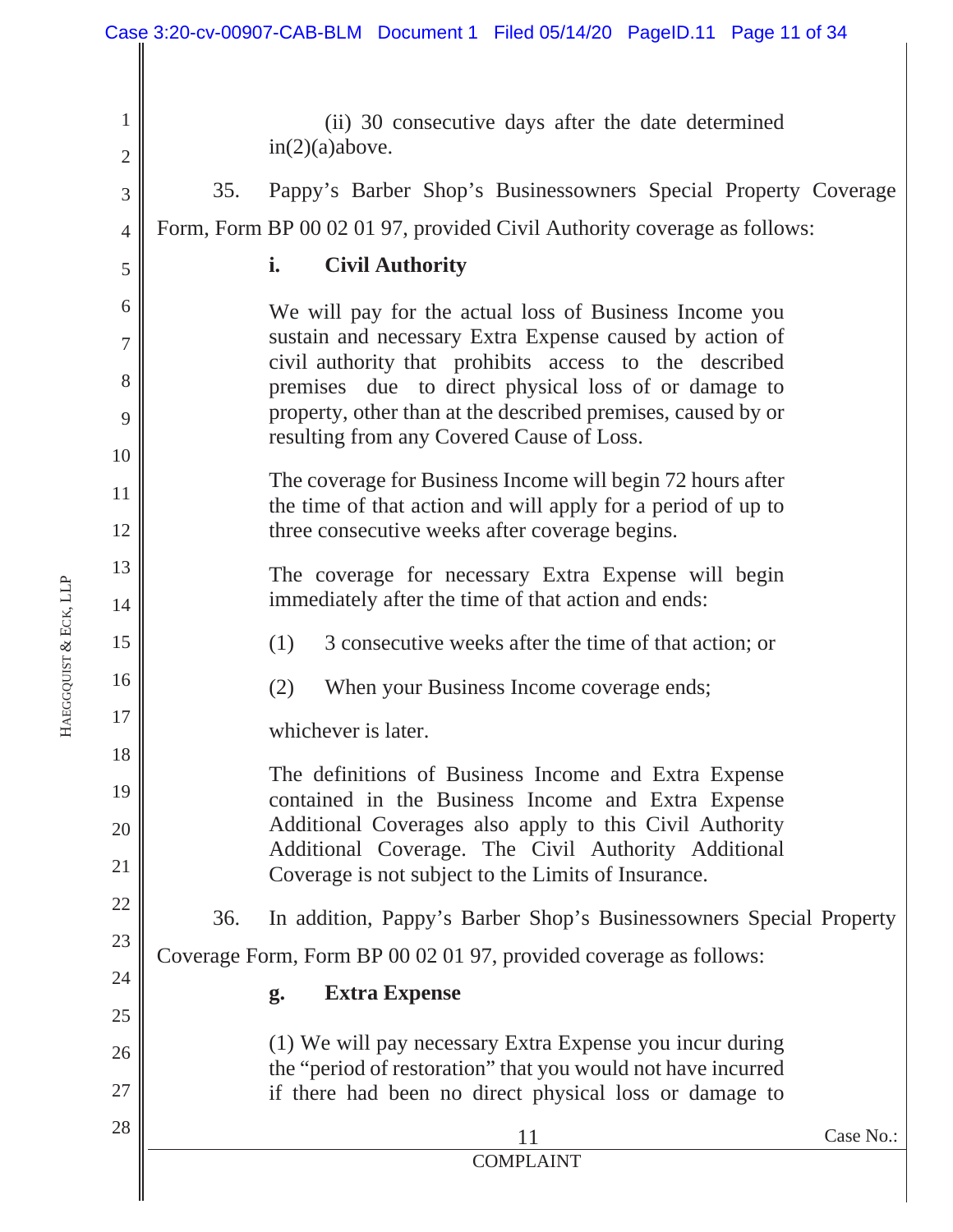property at the described premises. The loss or damage must be caused by or result from a Covered Cause of Loss. With respect to loss of or damage to personal property in the open or personal property in a vehicle, the described premises include the area within 100 feet of the site at which the described premises are located.

With respect to the requirements set forth in the preceding paragraph, if you occupy only part of the site at which the described premises are located, your premises means:

(a) The portion of the building which you rent, lease or

(b) Any area within the building or on the site at which the described premises are located, if that area services, or is used to gain access to, the described premises. Extra Expense means expense incurred: To avoid or minimize the suspension of business and to continue "operations": At the described premises; or At replacement premises or at temporary locations, including relocation expenses, and costs to equip and operate the replacement or temporary locations. To minimize the suspension of business if you cannot continue "operations".

37. Under Pappy's Barber Shop's Businessowners Special Property Coverage Form, Form BP 00 02 01 97, Business Income is defined as:

> (i) Net Income (Net Profit or Loss before income taxes) that would have been earned or incurred if no physical loss or damage has occurred, but not including any Net Income that would likely have been earned as a result of an increase in the volume of business due to favorable business conditions caused by the impact of the Covered Cause of Loss on customers or on other businesses; and

> (ii) Continuing normal operating expenses incurred, including payroll.

> > COMPLAINT

#### **5. Exclusions**

38. The interruption of Plaintiffs' and other Class members' businesses was

 $2^{\circ}$   $\parallel$  Case No.:

```
HAEGGQUIST
&
ECK, LLP
```
1

2

3

4

5

6

7

8

9

10

11

12

13

14

15

16

17

18

19

20

21

22

23

24

25

26

27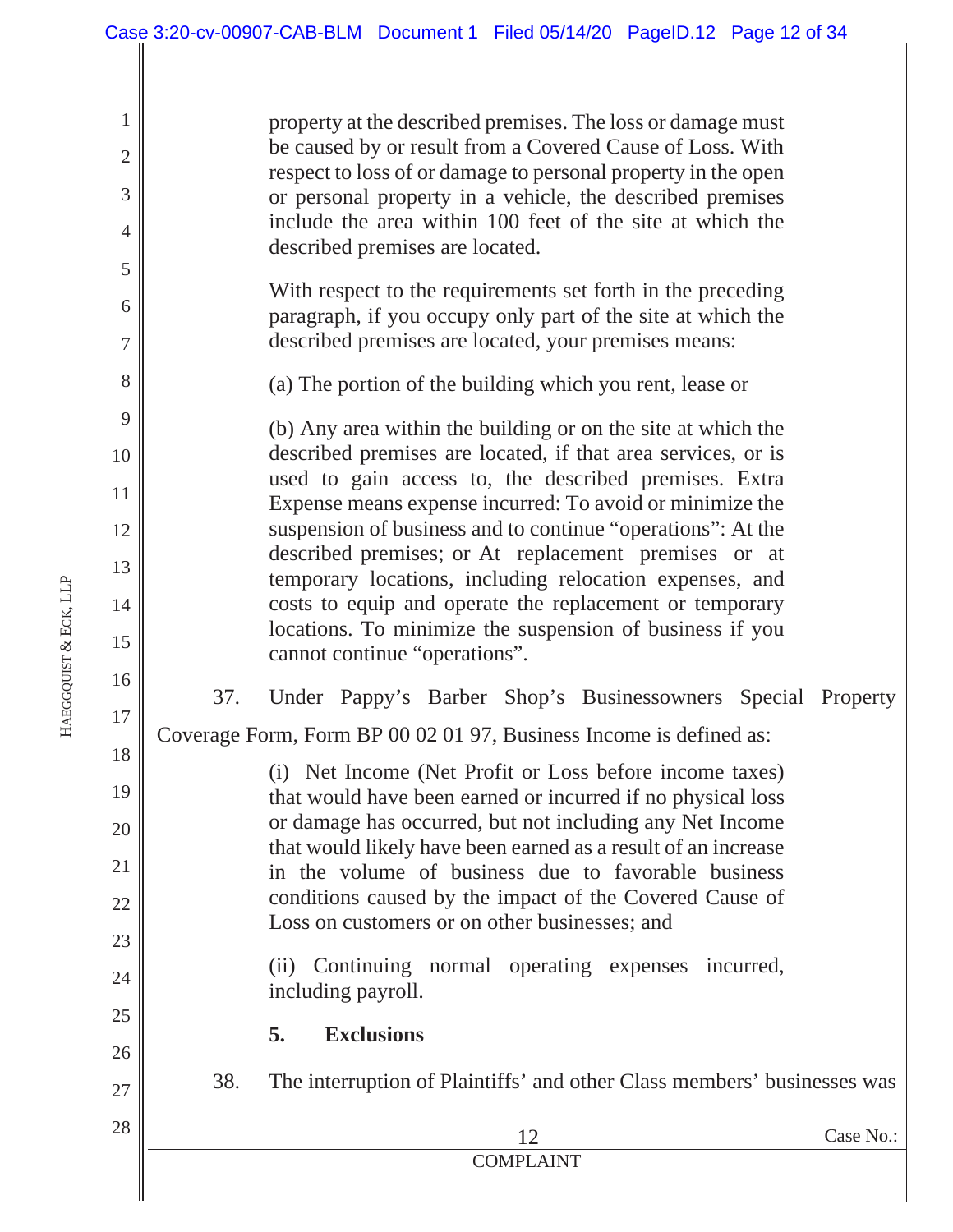1 2 not caused by any of the exclusions set forth in the applicable policies, including Plaintiffs' Farmers Policy.

3 4 5 6 7 8 39. Pappy's Barber Shop policy contains a Mold and Microorganism Exclusion, which purports to exclude "[a]ny loss, cost or expense arising out the abating, testing for monitoring, cleaning up, removing, containing, treating, detoxifying, neutralizing, remediating or disposing of, or in any way responding to or assessing the effect of 'mold' or 'microorganism', by any insured or by any other person or entity."

9 10 11 12 40. Plaintiffs' Mold and Microorganism Exclusion does not exclude Plaintiffs' losses because the efficient proximate cause of its losses was precautionary measures taken by the state to prevent the spread of COVID-19 in the future, not because coronavirus was found on or around Plaintiffs' insured properties.

13 14 15 16 41. Pappy's Barber Shop policy also contains an Exclusion of Loss Due to Virus or Bacteria, which excludes "loss or damage caused by or resulting from any virus, bacterium or other microorganism that induces or is capable of inducing physical distress, illness or disease."

17 18 19 20 21 42. Plaintiffs' Exclusion of Loss Due to Virus or Bacteria provision does not exclude Plaintiffs' losses because the efficient proximate cause of losses was precautionary measures taken by the state to prevent the spread of COVID-19 in the future, not because coronavirus was found on or around Plaintiffs' insured properties. 43. Plaintiffs' policy also contains a Limited Coverage for Fungi, Wet Rot,

Dry Rot, and Bacteria provision, which excludes from coverage:

(a) The enforcement of any ordinance or law which requires demolition, repair, replacement, reconstruction, remodeling or remediation of property due to contamination by "pollutants" or due to the presence, growth, proliferation, spread or any activity of "fungi", wet or dry rot or bacteria; or

(b) The costs associated with the enforcement of any

22

23

24

25

26

27

28

COMPLAINT

 $2\delta$   $\parallel$  Case No.: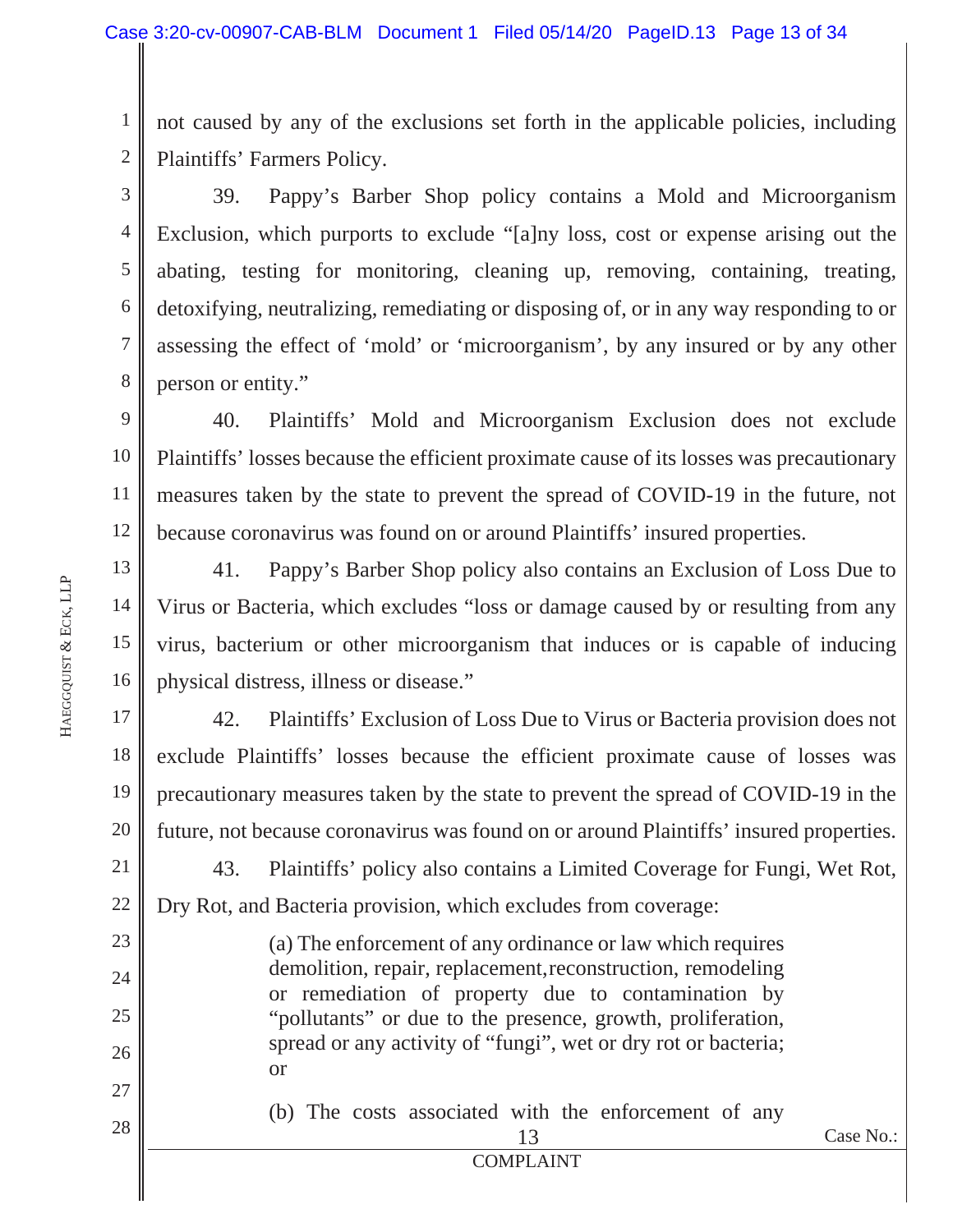ordinance or law which requires any insured or others to test for, monitor, clean up, remove, contain, treat, detoxify or neutralize, or in any way respond to, or assess the effects of "pollutants", "fungi", wet or dry rot or bacteria.

44. Plaintiffs' Limited Coverage for Fungi, Wet Rot, Dry Rot, and Bacteria provision in their policy does not exclude Plaintiffs' losses because the efficient proximate cause of losses was precautionary measures taken by the state to prevent the spread of COVID-19 in the future, not because coronavirus was found on or around Plaintiffs' insured properties.

45. Plaintiffs and all Class members have suffered a direct physical loss of and damage to their property because they have been unable to use their property for its intended purpose.

## 12 13

1

2

3

4

5

6

7

8

9

10

11

14

15

17

#### **D. Farmers' Denial of Plaintiffs' and other Policyholders' Insurance Claims**

16 46. On April 1, 2020, Plaintiffs requested insurance coverage from Farmers. Farmers notified Plaintiffs that same day it was denying their claim for business interruption losses. Farmers issued a formal denial letter two days later on April 3, 2020.

18 19 20 47. Farmers denied Plaintiffs' claims without any inspection or review of either of Pappy's Barber Shop's physical locations or documents concerning their business activities in 2020.

21 22 23 48. Farmers has thereby waived any right to inspect those premises, deny coverage for any reason related to conditions at those locations, or raise any defense related to conditions at those locations or facts specific to Plaintiffs.

24 25 26 49. The speed with which Farmers denied Plaintiffs' claims indicates that Farmers could not have engaged in a good faith or reasonable investigation of the claims which included assessment of facts or issues relevant to Plaintiffs.

50. Farmers accepted the premiums paid by Plaintiffs with no intention of

28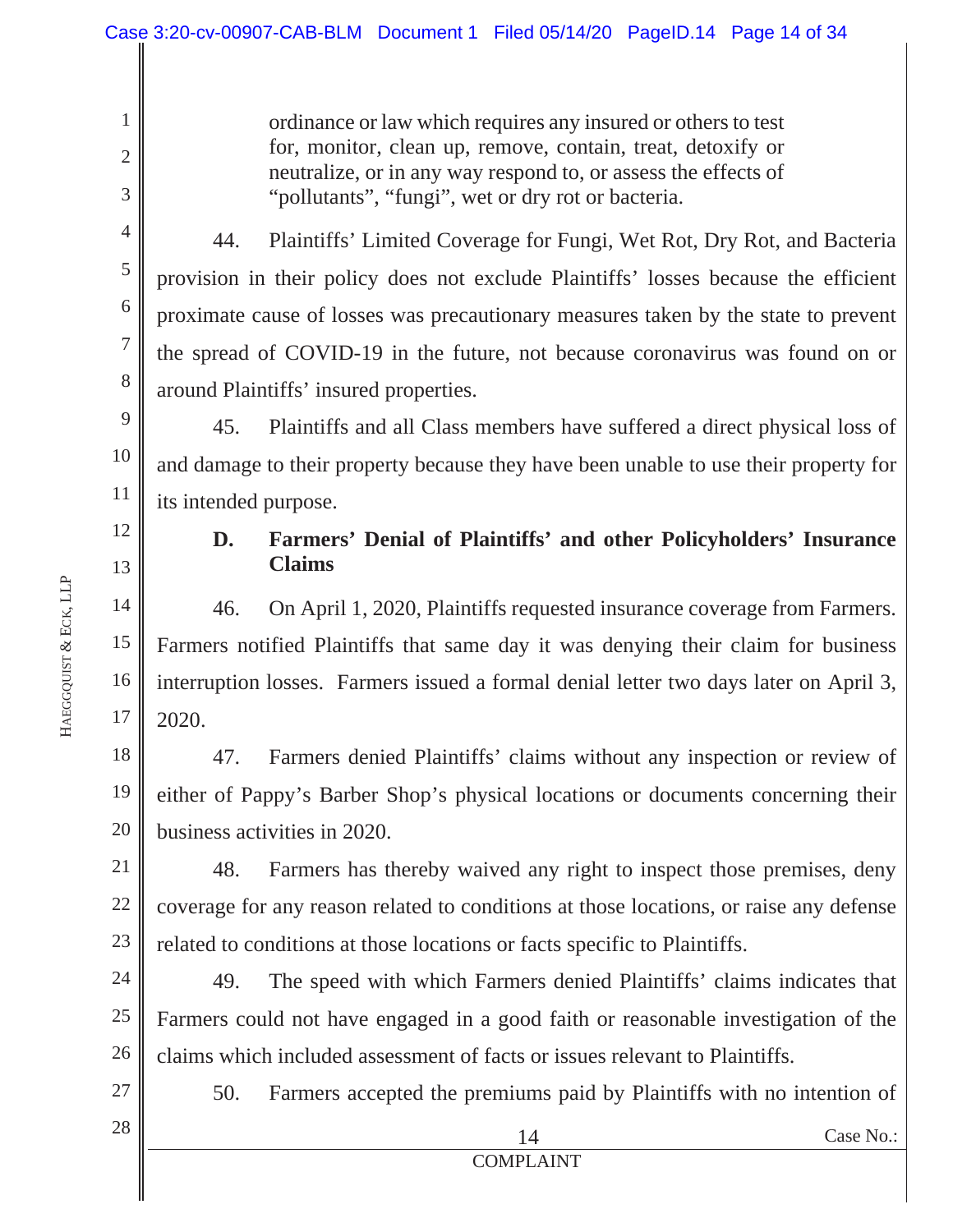1 2 3 providing lost business income, physical damage, civil authority, or other applicable coverage for claims like those submitted by Plaintiffs and the proposed Class members and which were denied by Farmers.

4 5

6

7

13

14

15

17

51. Farmers' rejection of Plaintiffs' claims was part of Farmers' policy to limit its losses during this pandemic, despite the fact that the Policies provide coverage for losses due to loss of use of property and from closure orders issued by civil authorities (among other coverage).

8 9 10 11 12 52. Although industry trade groups have argued that insurance companies do not have the funds to pay claims related to the Coronavirus and will require government assistance, the reality is that insurers are simply trying to minimize their exposure. Collectively, the U.S. property-casualty insurance industry has about \$800 billion in surplus, the industry term for assets minus liabilities.<sup>4</sup>

16 53. Farmers collected more than \$20 billion in insurance premiums for property related insurance in 2018 alone.<sup>5</sup> Notwithstanding this, they appear to be categorically denying claims brought by businesses ordered to close following the Coronavirus. This strategy, and their public requests for government assistance, suggest that their true goal is minimizing payments by any means necessary.

18 19 20 21 22 54. Farmers' wrongful denials of Plaintiffs' claims were not isolated incidents. Rather, on information and belief, Farmers has engaged in the same misconduct with claims submitted by numerous Farmers' insureds who have suffered losses related to the Coronavirus pandemic and submitted claims which were

24 25 4 Leslie Scism, *The Legal Fight Between Insurers and Businesses is Expanding*, Wall Street Journal, (April 29, 2020), available at https://www.wsj.com/articles/thelegal-fight-between-insurers-and-businesses-is-expanding-

11588166775?mod=searchresults&page=1&pos=3 (last visited May 14, 2020).

26 27 5 *See Facts + Statistics – Industry overview*, Insurance Information Institute, available at https://www.iii.org/fact-statistic/facts-statistics-industry-overview (last visited May 14, 2020).

28

23

 $2\delta$   $\parallel$  Case No.: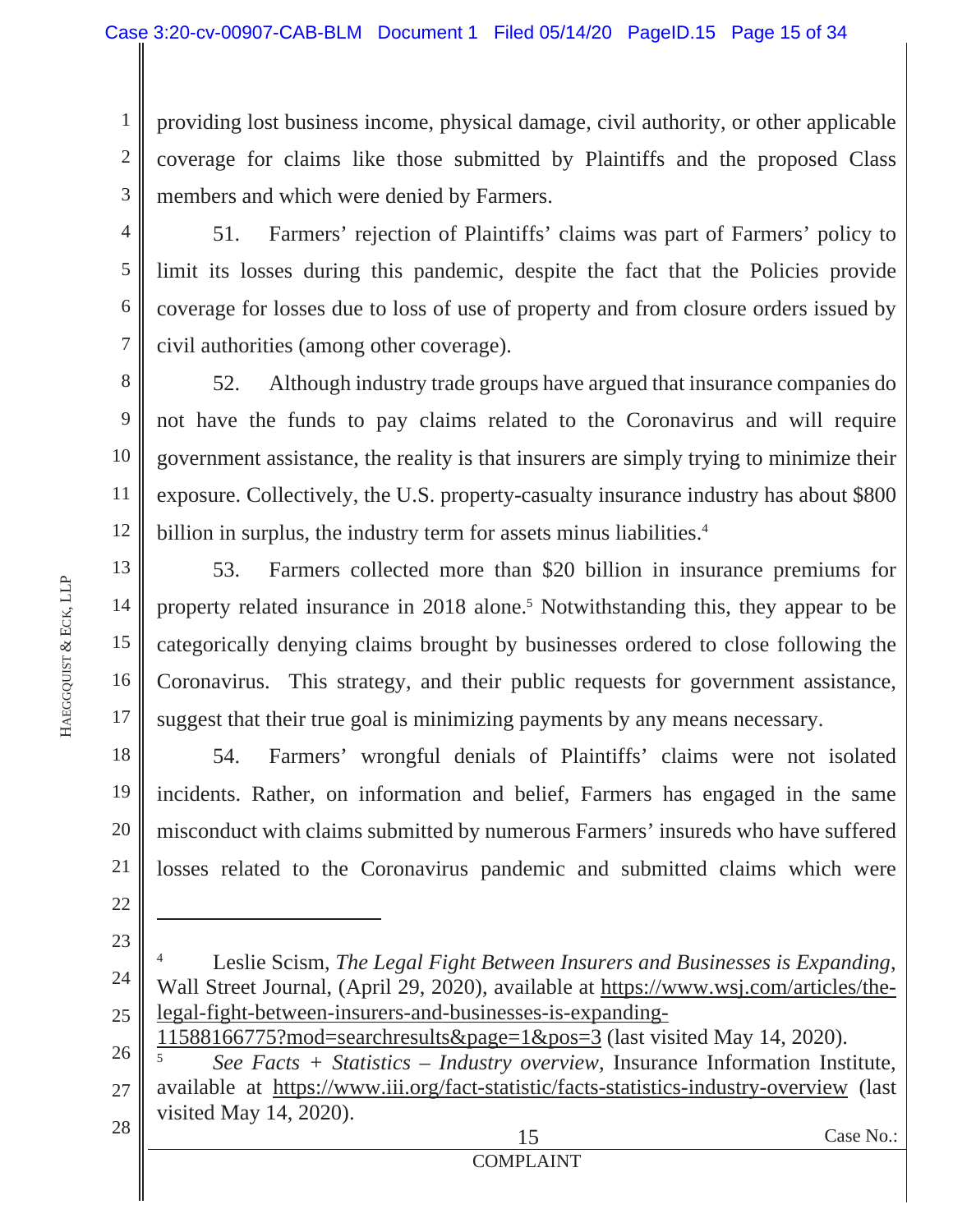1 categorically denied.

2 3 4 5 55. Plaintiffs' claims and those of the proposed Class all arise from a single course of conduct by Farmers: its systematic and blanket refusal to provide any coverage for business losses related to the COVID-19 pandemic and the related actions taken by civil authorities to suspend business operations.

6 7 8 56. Farmers' wrongful conduct has caused significant damage, and if left unchecked will continue to cause significant damage, to Plaintiffs and the other members of the proposed Class.

9 10 11 12 13 14 57. Farmers' categorical treatment, failure to investigate in good faith, and denial of Plaintiffs' and the Class members' claims appears to be part of a broader strategy being employed by the insurance industry generally, to broadly deny claims for business interruption coverage related to the Coronavirus pandemic, as has been widely reported by the media and resulted in numerous lawsuits brought by businesses against property insurance companies throughout the country.

15 16 17 18 19 58. Many small businesses that maintain commercial policies with business interruption coverage will have significant uninsured losses absent declaratory relief from this Court. Indeed, even if state and local governments re-open, small businesses will almost certainly still be under social-distancing mandates, and salons such as Pappy's Barber Shop, will continue to experience diminishing revenues.

20 21 22 23 24 59. A declaratory judgment is necessary to determine that the business income loss and extra expense coverage provided in standard Farmers commercial property insurance policies applies to the suspension, curtailment, and interruption of business operations resulting from Civil Authority Orders, and to prevent Plaintiffs and similarly situated Class members from being denied critical coverage for which they have paid premiums.

- 25 26
	- 27
	- 28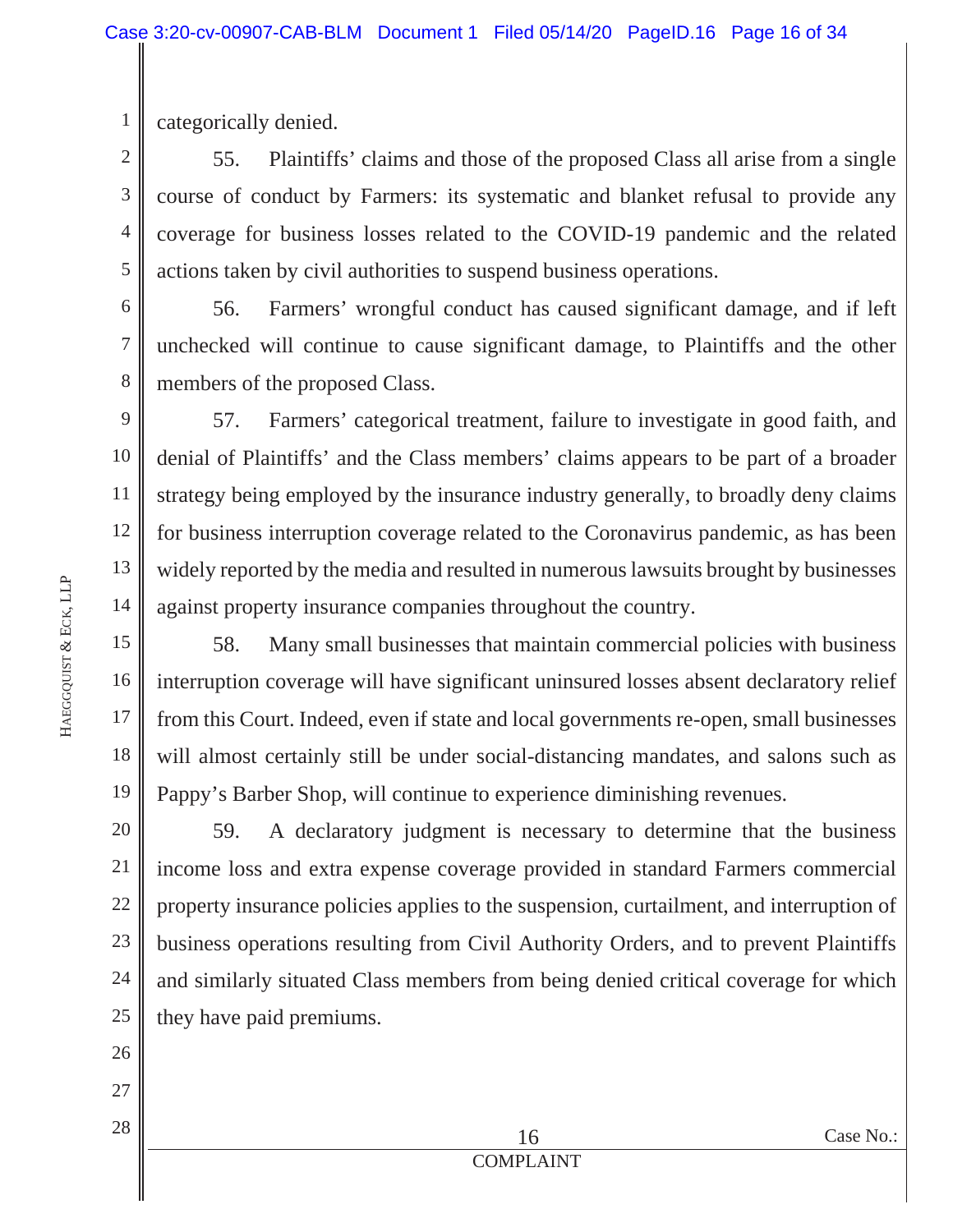2

3

4

5

6

7

8

9

10

11

12

13

14

15

16

17

18

19

20

21

22

23

24

1

## **V. CLASS ACTION ALLEGATIONS**

60. Pursuant to Federal Rules of Civil Procedure ("Fed. R. Civ. P.")  $23(a)$ ,(b)(2), and (b)(3) Plaintiffs bring their claims on behalf of themselves and on behalf of all other persons similarly situated, and seek to represent the following "Nationwide Class" and "California Sub-Class":

61. The Nationwide Class is defined as:

All persons and entities who have entered into a standard commercial property insurance policy with a Farmers insurance carrier to insure property in the United States, where such policy provides for business income loss and extra expense coverage and does not exclude coverage for pandemics, and who have suffered losses due to measures put in place by a COVID-19 Civil Authority Order.

## 62. The California Sub-Class is defined as:

All persons and entities who have entered into a standard commercial property insurance policy with a Farmers insurance carrier to insure property in California, where such policy provides for business income loss and extra expense coverage and does not exclude coverage for pandemics, and who have suffered losses due to measures put in place by a COVID-19 Civil Authority Order.

63. Excluded from each of the Classes are the Defendants, their employees, officers, directors, legal representatives, heirs, successors, and wholly or partly owned subsidiaries or affiliated companies; Class Counsel and their employees; and the judicial officers and their immediate family members and associated court staff assigned to this case.

64. Plaintiffs reserve the right to modify, expand, or amend the definitions of the proposed Classes after discovery and before the Court determines whether class certification is appropriate.

65. Class certification of Plaintiffs' claims is appropriate because Plaintiffs

**HAEGGQUIST** & ECK, LLP

> 25 26 27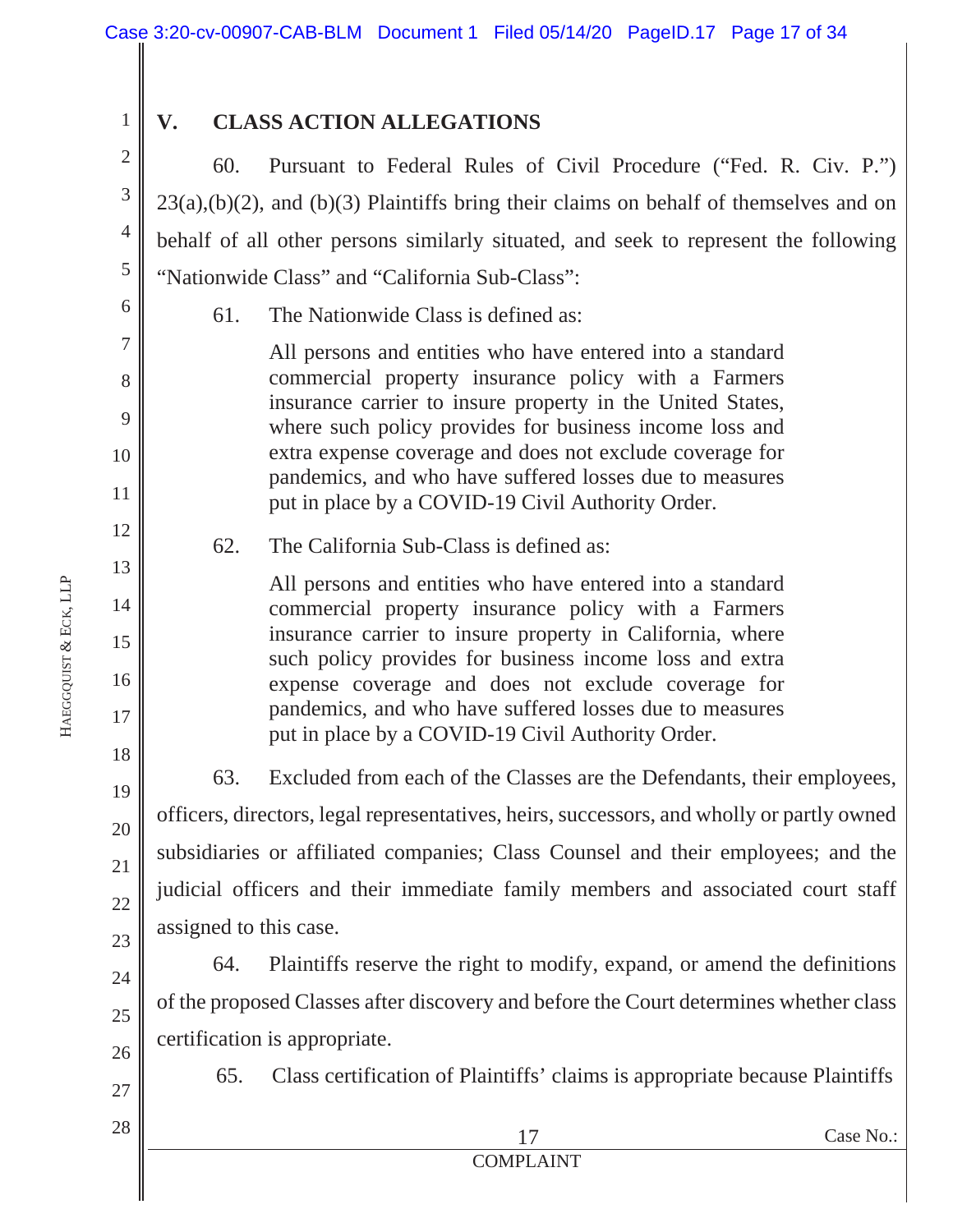can prove the elements of their claims on a class-wide basis using the same evidence as would prove those elements in individual actions alleging the same claims.

3 4

5

6

7

8

14

24

28

1

2

**Numerosity: Rule 23(a)(1)**

66. This action satisfies the requirements of Fed. R. Civ. P. 23(a)(1). The Classes number at least in the hundreds and consist of geographically dispersed business entities who are insured for business interruption losses. Farmers sells many insurance policies nationwide and in the State of California and, therefore, joinder of the Class members is impracticable.

9 10 11 12 13 67. The identity of Class members is ascertainable, as the names and addresses of all Class members can be identified in Farmers' or their agents' books and records. Plaintiffs anticipate providing appropriate notice to the certified Classes in compliance with Fed. R. Civ. P.  $23(c)(2)(A)$  and/or (B), to be approved by the Court after class certification, or pursuant to court order under Fed. R. Civ. P. 23(d).

#### **Typicality: Rule 23(a)(3)**

15 16 17 18 19 20 21 22 23 68. This action satisfies the requirements of Fed. R. Civ. P.  $23(a)(3)$  because Plaintiffs' claims are typical of the claims of each of the Class members, as all Class members were and are similarly affected and their claims arise from the same standard policy provisions entered into with Farmers. Each Class members' insurance policy contains the same form providing coverage for business income loss. None of the forms exclude coverage due to a governmental action intended to reduce the effect of the ongoing global pandemic. As a result, a declaratory judgment as to the rights and obligations under Plaintiffs' policy will address the rights and obligations of all Class members.

#### **Adequacy: Rule 23(a)(4)**

25 26 27 69. Plaintiffs will fairly and adequately represent and protect the interests of the Class and California Sub-Class members. Plaintiffs have retained counsel competent and experienced in complex class action litigation, including insurance

 $2\delta$   $\parallel$  Case No.: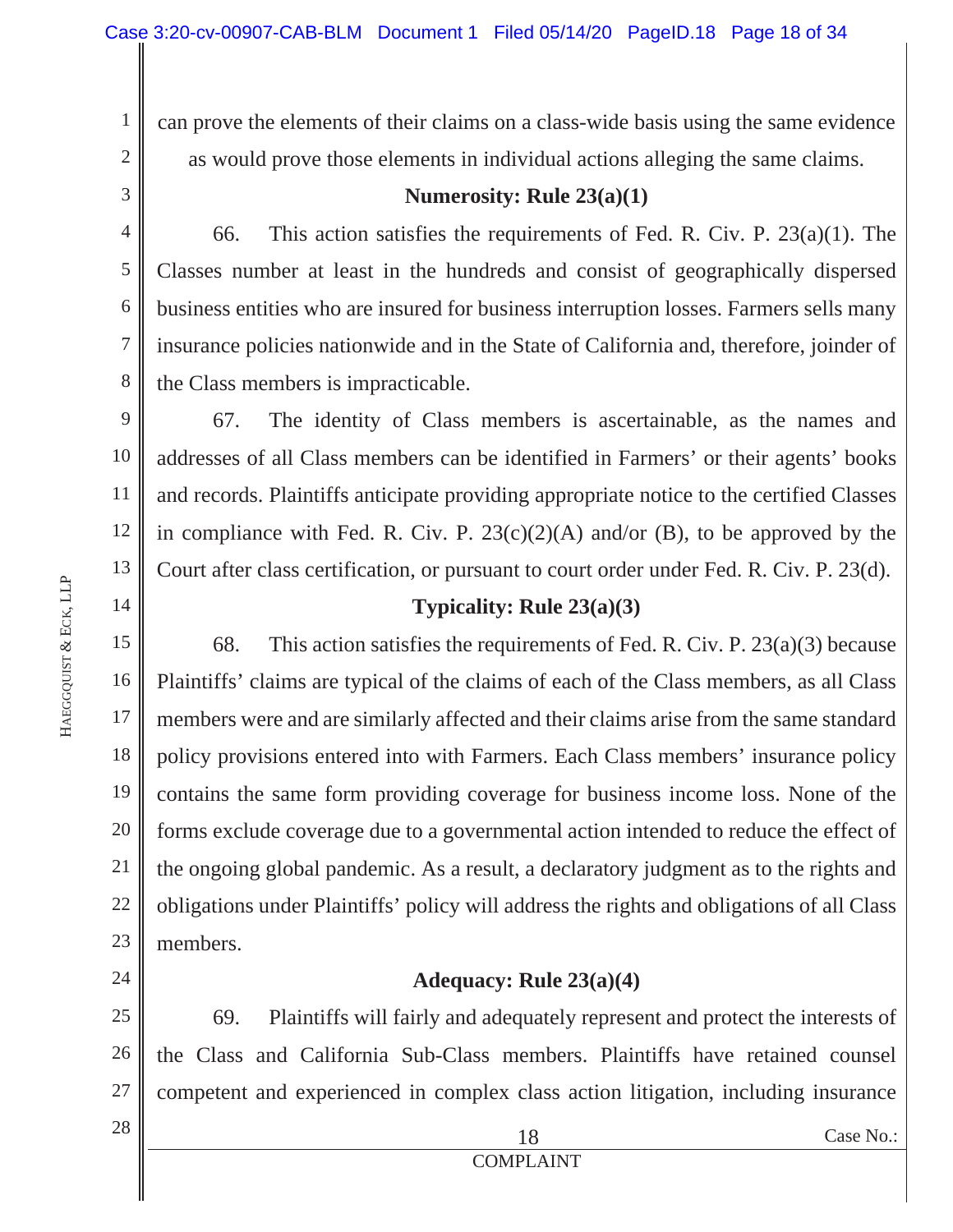1 2 3 coverage and other consumer protection litigation. Plaintiffs intend to prosecute this action vigorously. Neither Plaintiffs nor their counsel have interests that conflict with the interests of the other Class members.

4

5

6

7

8

9

#### **Commonality and Predominance: Rule 23(a)(2)**

70. This action satisfies the requirements of Fed. R. Civ. P. 23(a)(2) because there are questions of law and fact that are common to each of the Classes. These common questions predominate over any questions affecting only individual Class members. The questions of law and fact common to the Classes include, but are not limited to:

10 11 12 13 (a) Whether there is an actual controversy between Plaintiffs and Farmers as to the rights, duties, responsibilities and obligations of the parties under the business interruption coverage provisions in standard commercial property insurance policies;

14 15 16 (b) Whether measures to reduce the spread of the COVID-19 pandemic are excluded from Plaintiffs' and Class members' standard commercial property insurance policies;

17 18 19 (c) Whether the measures put in place by civil authorities to stop the spread of COVID-19 caused physical loss or damage to the covered commercial property;

20 21 (d) Whether Farmers has breached the insurance policies with business interruption coverage by denying or intending to deny claims for coverage;

22 23 24 (e) Whether Farmers' violations of the standard commercial property insurance policies were committed intentionally, recklessly, or negligently and;

25 26 (f) Whether Plaintiffs and Class members suffered damages as a result of Farmers' breach.

- 27
- 28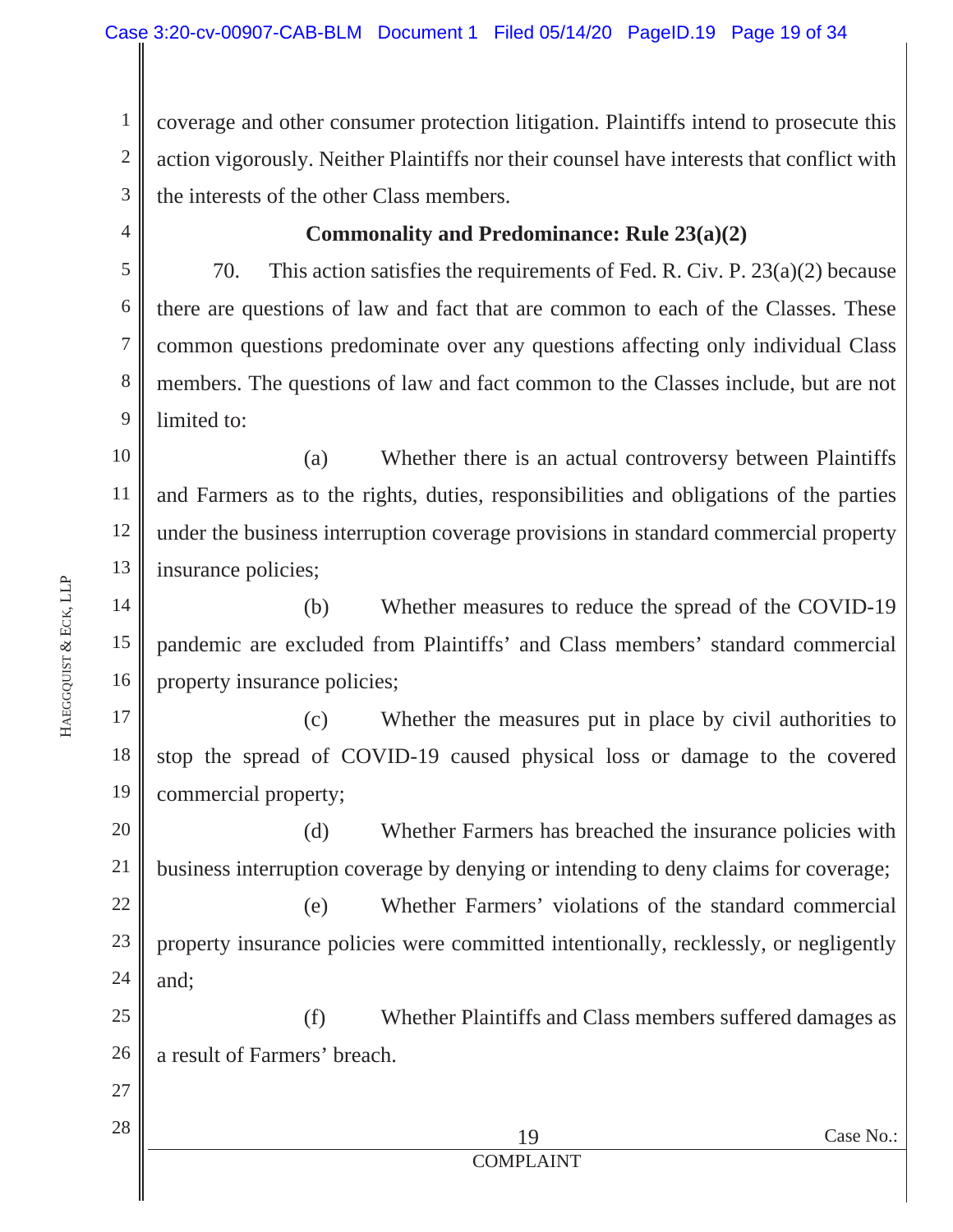2 3

4

5

6

7

8

9

10

11

1

## **Superiority of Class Action: Rule 23(b)(3)**

71. This action satisfies the requirements of Fed. R. Civ. P. 23(b)(3). A class action is superior to other available methods for the fair and efficient adjudication of the rights of the Class members. The joinder of individual Class members is impracticable because of the large number of Class members who purchased commercial property insurance policies from Farmers.

72. Because a declaratory judgment as to the rights and obligations under the uniform insurance policies will apply to all Class members, most or all Class members would have no rational economic interest in individually controlling the prosecution of specific actions. The burden imposed on the judicial system by individual litigation, and to Farmers, by even a small fraction of the Class members, would be enormous.

12 13 14 15 16 17 18 19 20 73. In comparison to piecemeal litigation, class action litigation presents far fewer management difficulties, conserves the resources of both the judiciary and the parties, and protects the rights of each Class member more effectively. The benefits to the parties, the Court, and the public from class action litigation substantially outweigh the expenses, burdens, inconsistencies, economic infeasibility, and inefficiencies of individual litigation. Class adjudication is superior to other alternatives under Fed. R. Civ. P. 23(b)(3)(D). Class treatment will also avoid the substantial risk of inconsistent factual and legal determinations on the many issues in this lawsuit.

21 22 23 24 25 26 27 74. Rule 23 provides the Court with the authority and flexibility to maximize the efficiencies and benefits of the class mechanism and reduce management challenges. The Court may, on motion of Plaintiffs or on its own determination, certify nationwide and statewide classes for claims sharing common legal questions; use the provisions of Rule  $23(c)(4)$  to certify particular claims, issues, or common questions of law or of fact for class-wide adjudication; certify and adjudicate bellwether class claims; and use Rule 23(c)(5) to divide any class into Sub-Classes.

**HAEGGQUIST** & ECK, LLP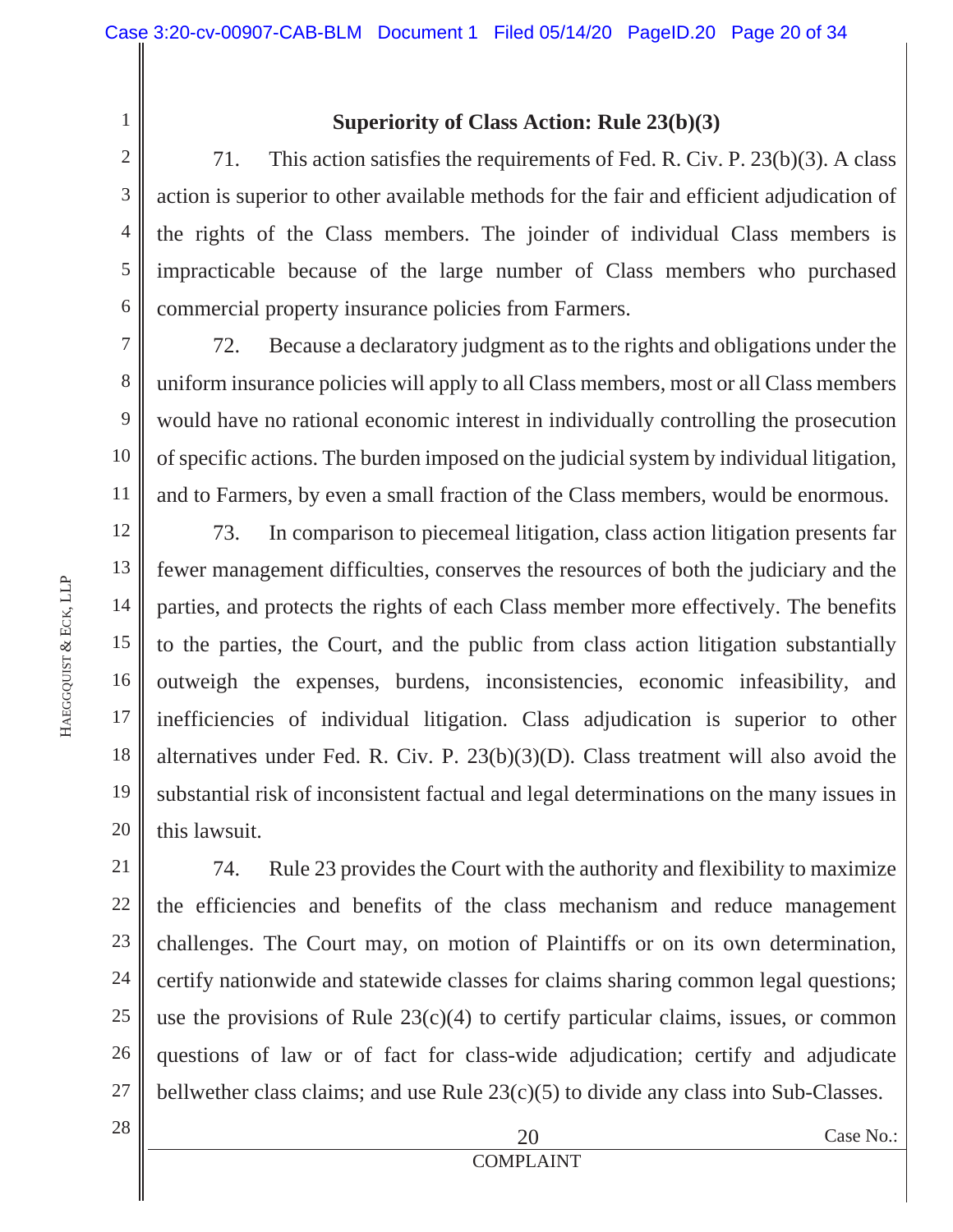1 2 3 4 5 6 75. There are no individualized factual or legal issues for the court to resolve that would prevent this case from proceeding as a class action. Class action treatment will allow those who are similarly situated to litigate their claims in the manner that is most efficient and economical for the parties and the court. Plaintiffs are unaware of any difficulties that are likely to be encountered in the management of this action that would preclude its maintenance as a class action.

7

#### **Rule 23(b)(2) Certification**

8 9 10 11 76. This action satisfies the requirements of Fed. R. Civ. P. 23(b)(2). The prosecution of separate actions by individual Class members would create a risk of inconsistent or varying adjudication with respect to individual Class members that would establish incompatible standards of conduct for the Defendants.

12 13 14 15 16 77. In addition, the prosecution of separate actions by individual Class members would create a risk of adjudications with respect to them that would, as a practical matter, be dispositive of the interests of other Class members not parties to the adjudications, or substantially impair or impede their ability to protect their interests.

17 18 19 78. Defendants have also acted or refused to act on grounds generally applicable to the Class as a whole, thereby making appropriate final declaratory and/or injunctive relief with respect to the members of the Class as a whole.

#### **VI. CAUSES OF ACTION**

#### **COUNT I**

## **Declaratory Judgment – Business Income Coverage (On Behalf of the Nationwide Class and California Sub-Class)**

79. Plaintiffs hereby reallege and incorporate by reference the allegations contained in the paragraphs above, as if fully set forth herein.

25 26 80. Plaintiffs bring this Count individually and on behalf of the other members of the Nationwide Class and California Sub-Class.

 $21$  Case No.:

81. Plaintiffs' Farmers Policy, as well as those of the other Class members,

COMPLAINT

20

21

22

23

24

27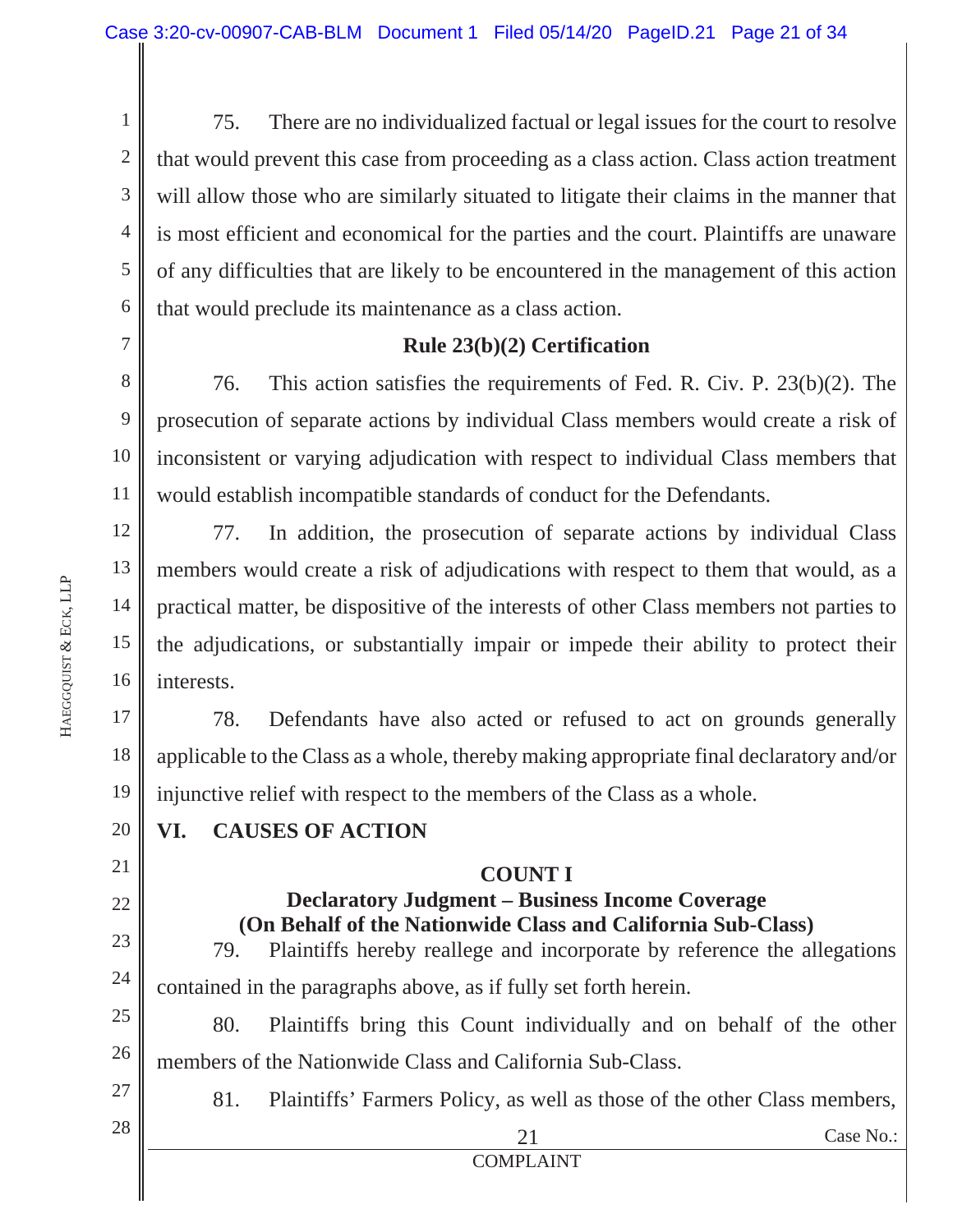2 3 is a contract under which Farmers was paid premiums in exchange for its contractual agreement to pay Plaintiffs', and the other Class members', losses for claims covered by the policy.

9 82. As part of standard business interruption coverage, Farmers agreed to pay for insureds' loss of Business Income sustained due to the necessary suspension of its operations during the "period of restoration." Farmers also agreed to pay its insureds' actual loss of Business Income sustained due to the necessary "suspension of [their] operations" during the "period of restoration" caused by direct physical loss or damage. "Business Income" under the policies means the "Net Income (Net Profit or Loss before income taxes) that would have been earned or incurred," as well as "[c]ontinuing normal operating expenses incurred, including payroll."

16 83. The COVID-19 Civil Authority Orders caused direct physical loss and damage to Plaintiffs' and the other Class members' Covered Properties, requiring suspension of operations at the Covered Properties. Accordingly, losses caused by the COVID-19 Civil Authority Orders triggered the Business Income provision of Plaintiffs' and the other Class members' Farmers policies.

17 18 19 20 21 22 84. Plaintiffs and other Class members have complied with all applicable provisions of the policies and/or those provisions have been waived by Farmers or Farmers is estopped from asserting them. Yet Farmers has abrogated its insurance coverage obligations pursuant to the policies' clear and unambiguous terms and has wrongfully and illegally refused to provide the coverage to which Plaintiffs and Class members are entitled.

23 24 25 26 27 85. Farmers has denied Plaintiffs' and other Class members' claims for business interruption losses caused by COVID-19 Civil Authority Orders on a uniform and class-wide basis without individual bases or investigations, so the Court can render declaratory judgment regardless of whether a particular Class member has filed a claim.

1

4

5

6

7

8

10

11

12

13

14

15

 $22$  Case No.: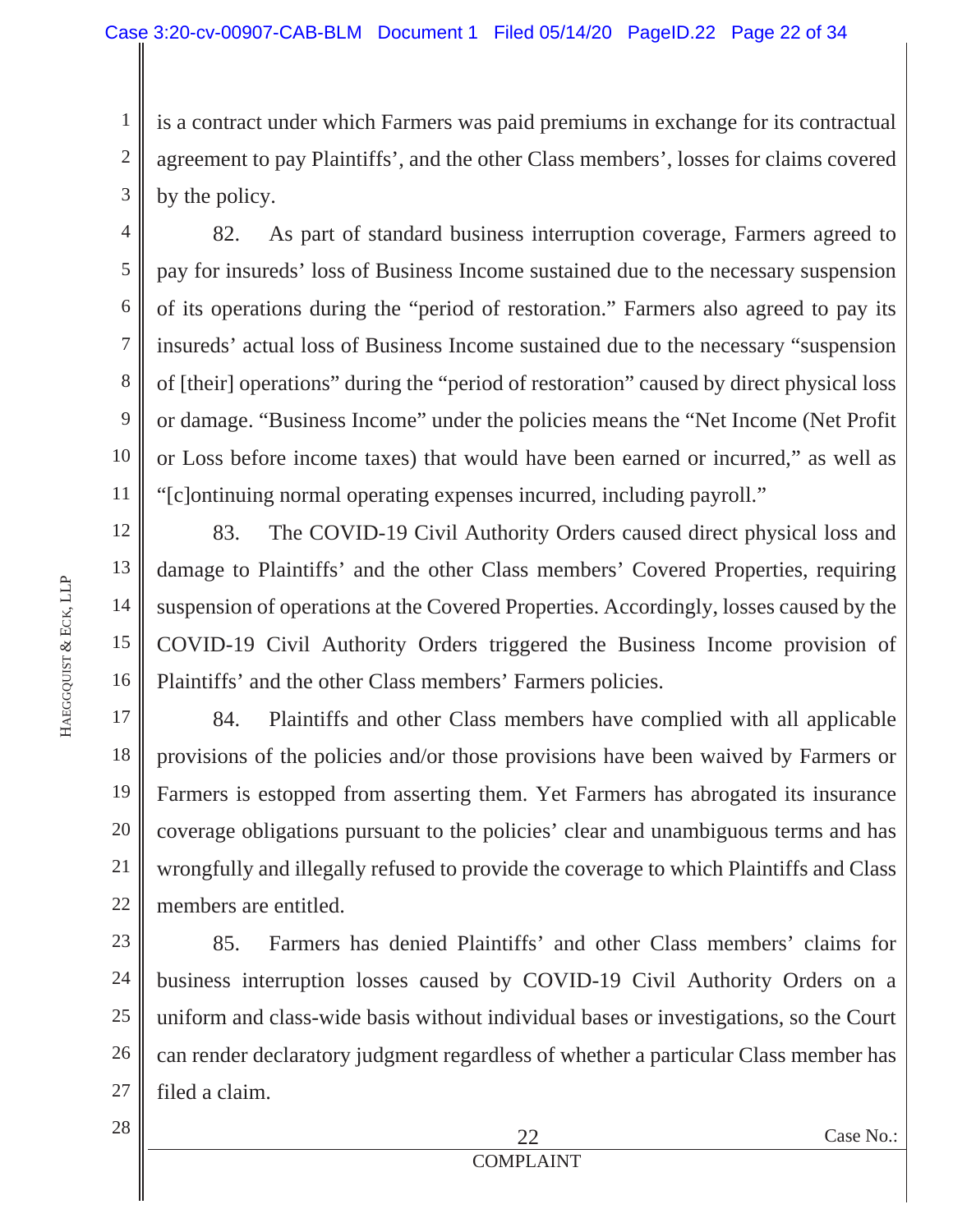$23$  Case No.: COMPLAINT 1 2 3 4 5 6 7 8 9 10 11 12 13 14 15 16 17 18 19 20 21 22 23 24 25 26 27 28 86. An actual case or controversy exists regarding Plaintiffs' and the other 87. Class members' rights and Farmers' obligations under the policies to pay for losses incurred by Plaintiffs and the other Class members in connection with the business interruption caused by COVID-19 Civil Authority Orders. 88. Pursuant to 28 U.S.C. §2201, Plaintiffs and other Class members seek a declaratory judgment from this Court as follows: (i) Plaintiffs' and the other Class members' Business Income losses incurred due to COVID-19 Civil Authority Orders are insured losses under their Farmers policies; and (ii) Farmers is obligated to pay Plaintiffs and other Class members for the full amount of their Business Income losses (up to the maximum allowable amount under the policies) incurred in connection with the COVID-19 Civil Authority Orders during the period of restoration and the necessary interruption of their businesses stemming therefrom. **COUNT II Breach Of Contract – Business Income Coverage (On Behalf of the Nationwide Class and California Sub-Class)**  89. Plaintiffs hereby reallege and incorporate by reference the allegations contained in the paragraphs above, as if fully set forth herein. 90. Plaintiffs bring this Count individually and on behalf of the other members of the Nationwide Class and California Sub-Class. 91. Plaintiffs' Farmers Policy, as well as those of other Class members, is a contract under which Farmers was paid premiums in exchange for its promise to pay Plaintiffs', and the other Class members', losses for claims covered by the policies. 92. As part of standard business interruption coverage, Farmers agreed to pay for insureds' actual loss of Business Income sustained due to the necessary suspension of its operations during the "period of restoration." Farmers also agreed to pay its insureds' actual loss of Business Income sustained due to the necessary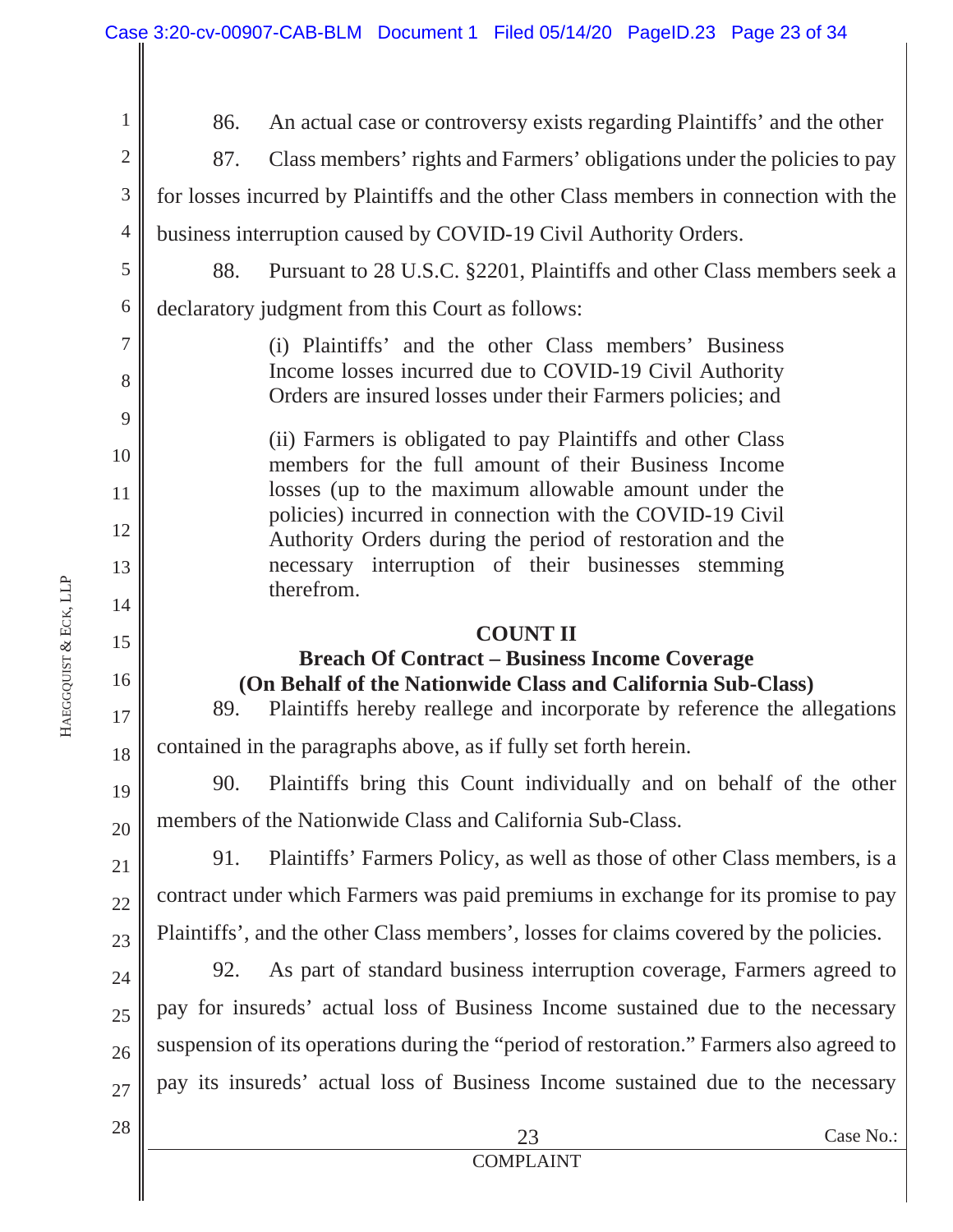1 2 3 4 5 "suspension of [their] operations" during the "period of restoration" caused by direct physical loss or damage. "Business Income" under the policies means the "Net Income (Net Profit or Loss before income taxes) that would have been earned or incurred," as well as "[c]ontinuing normal operating expenses incurred, including payroll."

6 7 8 9 10 93. The COVID-19 Civil Authority Orders caused direct physical loss and damage to Plaintiffs' and the other Class members' Covered Properties, requiring suspension of operations at the Covered Properties. Accordingly, losses caused by the COVID-19 Civil Authority Orders triggered the Business Income provision of Plaintiffs' and the other Class members' Farmers policies.

11 12 13 14 15 16 17 94. Plaintiffs and the other Class members have complied with all applicable provisions of their policies and/or those provisions have been waived by Farmers and/or Farmers is estopped from asserting them. Yet Farmers has abrogated its insurance coverage obligations under the policies' clear and unambiguous terms. By denying coverage for any Business Income loss incurred by Plaintiffs or other Class members as a result of the COVID-19 Civil Authority Orders, Farmers has breached its coverage obligations under the policies.

18 19 20 95. As a result of Farmers' breaches of contract, Plaintiffs and other Class members have sustained substantial damages for which Farmers is liable in an amount to be established at trial.

## **COUNT III**

## **Declaratory Judgment – Civil Authority Coverage (On Behalf of the Nationwide Class and California Sub-Class)**

23 24 96. Plaintiffs hereby reallege and incorporate by reference the allegations contained in the paragraphs above, as if fully set forth herein.

25 26 97. Plaintiffs brings this Count individually and on behalf of the other members of the Nationwide Class and California Sub-Class.

98. Plaintiffs' Farmers Policy, as well as those of other Class members, is a

28

27

21

22

COMPLAINT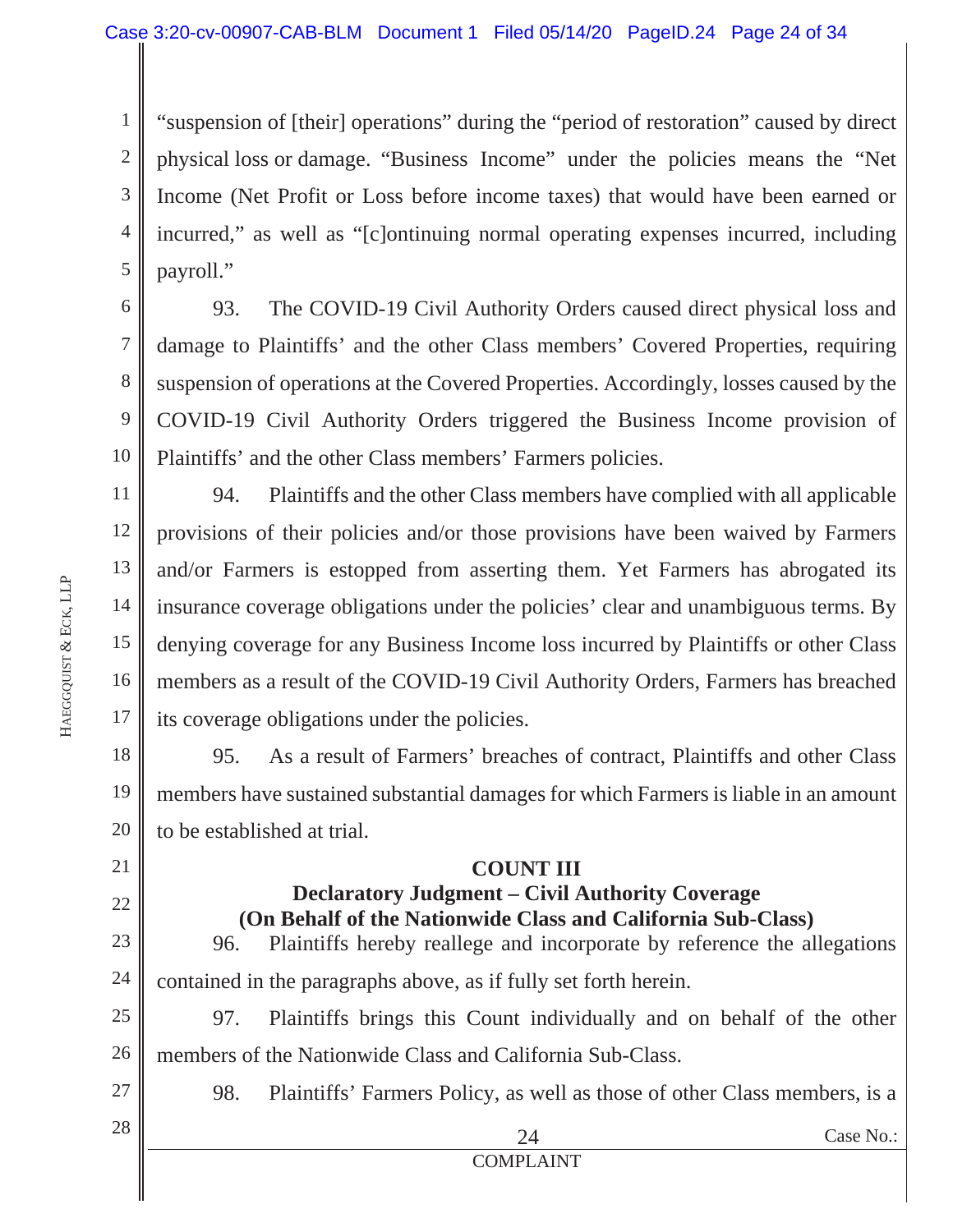1 2 contract under which Farmers was paid premiums in exchange for its promise to pay Plaintiffs', and other Class members', losses for claims covered by the policy.

3 4 5 6 7 8 9 99. Plaintiffs' Farmers Policy provided for "Civil Authority" coverage, which promises to pay "the actual loss of Business Income you sustain and necessary Extra Expense caused by action of civil authority that prohibits access to the described premises due to direct physical loss of or damage to property, other than at the described premises, caused by or resulting from any Covered Cause of Loss." Accordingly, the COVID-19 Civil Authority Orders triggered the Civil Authority provision under Plaintiffs' and the other Class members' Farmers policies.

10 11 12 13 14 15 100. Plaintiffs and Class members have complied with all applicable provisions of the policies and/or those provisions have been waived by Farmers and/or Farmers is estopped from asserting them. Yet Farmers has abrogated its insurance coverage obligations under the policies' clear and unambiguous terms and has wrongfully and illegally refused to provide coverage to which Plaintiffs and Class members are entitled.

16 17 18 19 101. Farmers has denied claims related to COVID-19 on a uniform and class wide basis without individual bases or investigations, so the Court can render declaratory judgment regardless of whether a particular Class member has filed a claim.

20 21 22 23 24 25 102. An actual case or controversy exists regarding Plaintiffs' and other Class members' rights and Farmers' obligations under the policies to reimburse Plaintiffs and other Class members for the full amount of covered Civil Authority losses incurred by Plaintiffs and other Class members in connection with COVID-19 Civil Authority Orders and the necessary interruption of their businesses stemming therefrom.

26 27 103. Pursuant to 28 U.S.C. §2201, Plaintiffs and other Class members seek a declaratory judgment from this Court declaring the following: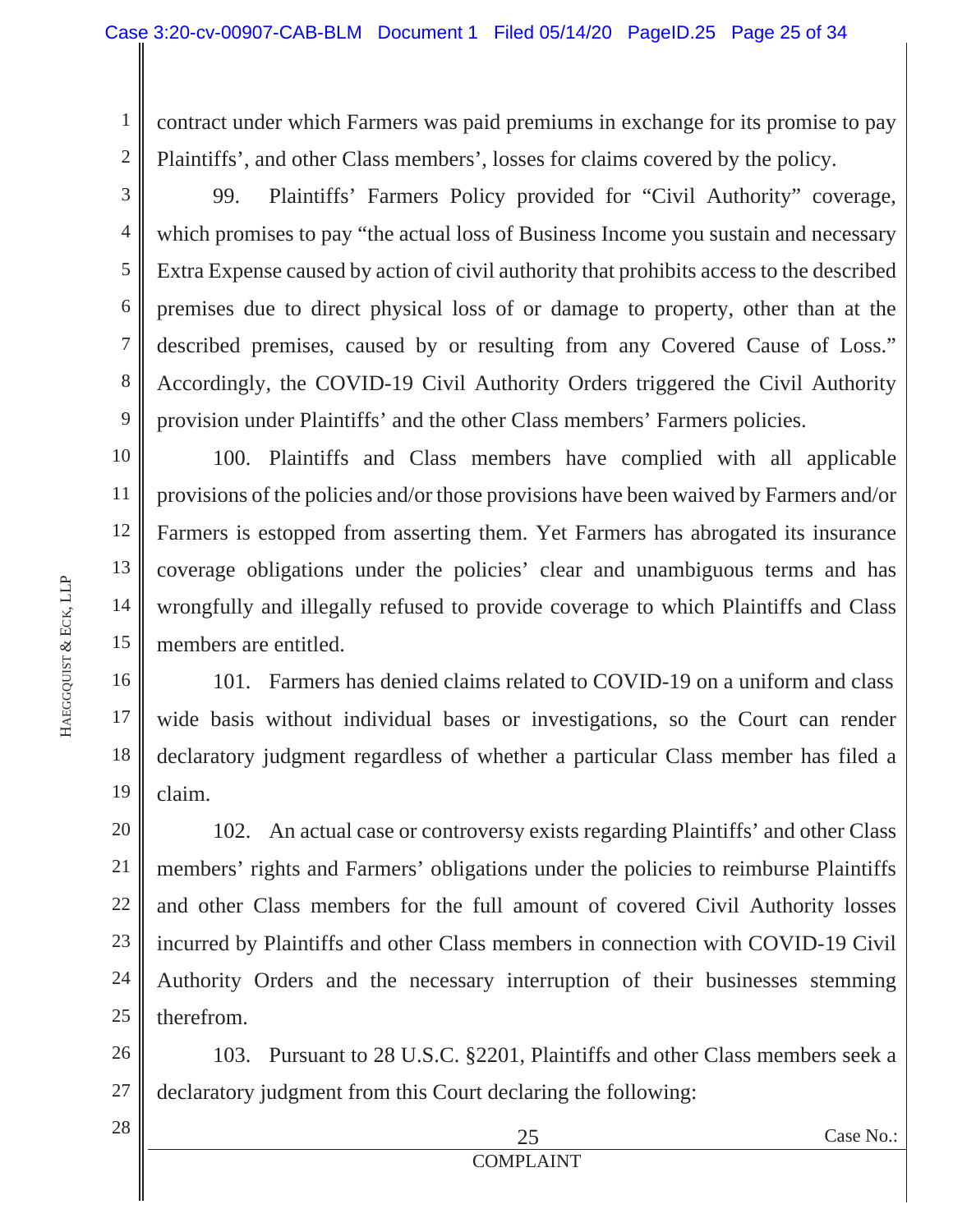(i) Plaintiffs' and other Class members' Civil Authority losses incurred in connection with COVID-19 Civil Authority Orders and the necessary interruption of their businesses stemming therefrom are insured losses under their policies; and

(ii) Farmers is obligated to pay Plaintiffs and other Class members for the full amount of their Civil Authority losses (up to the maximum allowable amount under the policies) incurred in connection with the COVID-19 Civil Authority Orders and the necessary interruption of their businesses stemming therefrom.

#### **COUNT IV**

## **Breach Of Contract – Civil Authority Coverage (On Behalf of the Nationwide Class and California Sub-Class)**

104. Plaintiffs hereby reallege and incorporate by reference the allegations contained in the paragraphs above, as if fully set forth herein.

105. Plaintiffs bring this Count individually and on behalf of the other members of the Nationwide Class and California Sub-Class.

16 17 18 106. Plaintiffs' Farmers Policy, as well as those of other Class members, is a contract under which Farmers was paid premiums in exchange for its promise to pay Plaintiffs', and the other Class Members', losses for claims covered by the policy.

19 20 21 22 23 24 25 107. Plaintiffs' Farmers Policy provided for "Civil Authority" coverage, which promises to pay "the actual loss of Business Income you sustain and necessary Extra Expense caused by action of civil authority that prohibits access to the described premises due to direct physical loss of or damage to property, other than at the described premises, caused by or resulting from any Covered Cause of Loss." Accordingly, the COVID-19 Civil Authority Orders triggered the Civil Authority provision under Plaintiffs' and the other Class members' Farmers policies.

26 27 108. Plaintiffs and the other Class members have complied with all applicable provisions of the policies and/or those provisions have been waived by Farmers

**HAEGGQUIST** & ECK, LLP

1

2

3

4

5

6

7

8

9

10

11

12

13

14

15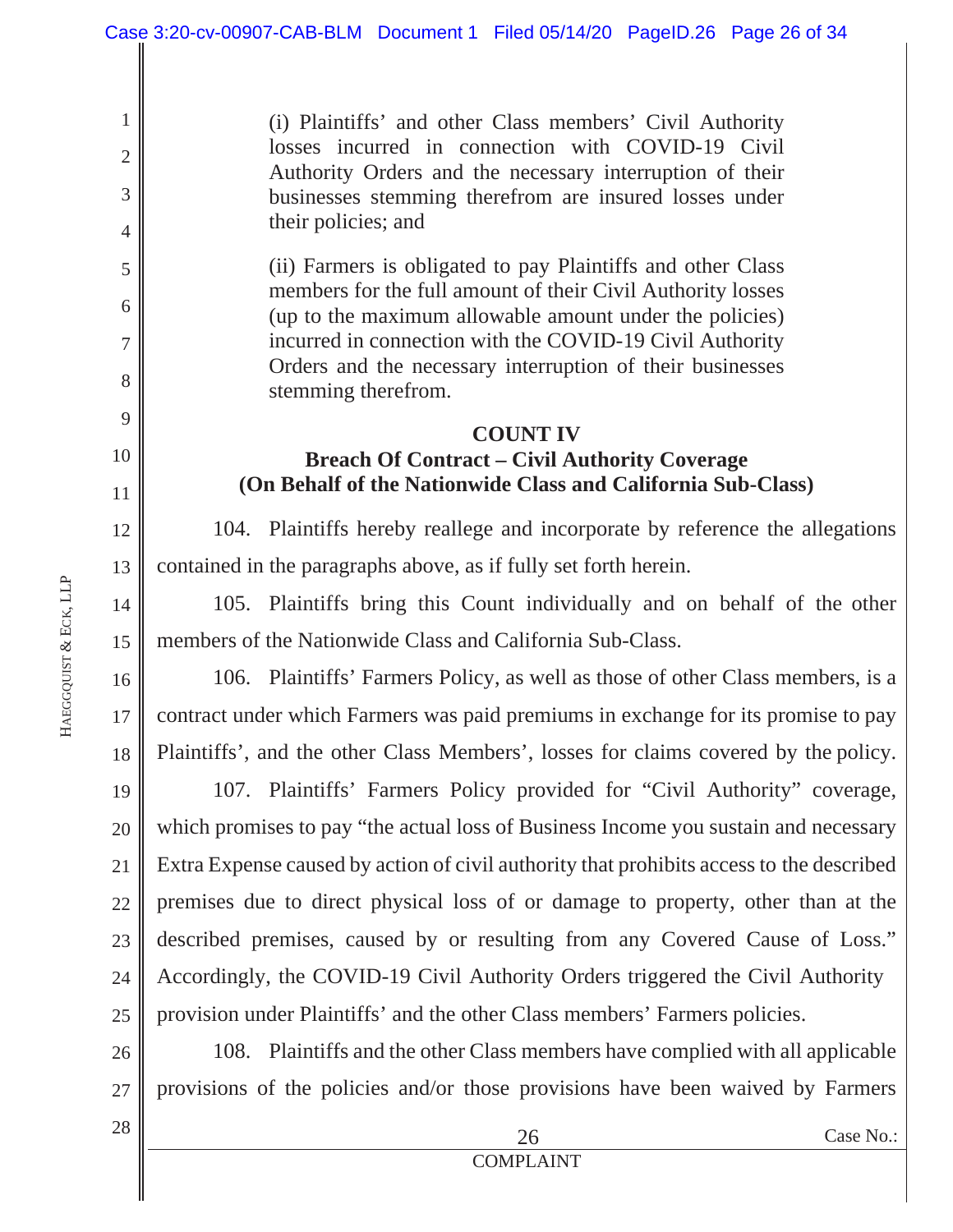1 2 3 4 5 and/or Farmers is estopped from asserting them. Yet Farmers has abrogated its insurance coverage obligations under the policies' clear and unambiguous terms. By denying coverage for any business losses incurred by Plaintiffs and other Class members in connection with the COVID-19 Civil Authority Orders, Farmers has breached its coverage obligations under the policies.

6 7 8 109. As a result of Farmers' breaches of contract, Plaintiffs and other Class members have sustained substantial damages for which Farmers is liable in an amount to be established at trial.

#### **COUNT V**

## **Declaratory Judgment – Extra Expense Coverage (On Behalf of the Nationwide Class and California Sub-Class)**

110. Plaintiffs hereby reallege and incorporate by reference the allegations contained in the paragraphs above, as if fully set forth herein.

111. Plaintiffs bring this Count individually and on behalf of the other members of the Nationwide Class and the California Sub-Class.

112. Plaintiffs' Farmers Policy, as well as those of other Class Members, is a contract under which Farmers was paid premiums in exchange for its promise to pay Plaintiffs', and other Class members', losses for claims covered by the policies.

113. Plaintiffs' Farmers Policy provided that Farmers would pay necessary Extra Expense that its insureds incur during the "period of restoration" that the insureds would not have incurred if there had been no direct physical loss or damage to the described premises. "Extra Expense" means expenses "[t]o avoid or minimize the suspension of business and to continue 'operations,'" and to repair or replace property. Due to the COVID-19 Civil Authority Orders, Plaintiffs and other Class members incurred Extra Expense at their Covered Properties.

 $27$  Case No.: 114. Plaintiffs and other Class members have complied with all applicable provisions of the policies and/or those provisions have been waived by Farmers and/or Farmers is estopped from asserting them. Yet Farmers has abrogated its insurance

9

10

11

12

13

14

15

16

17

18

19

20

21

22

23

24

25

26

27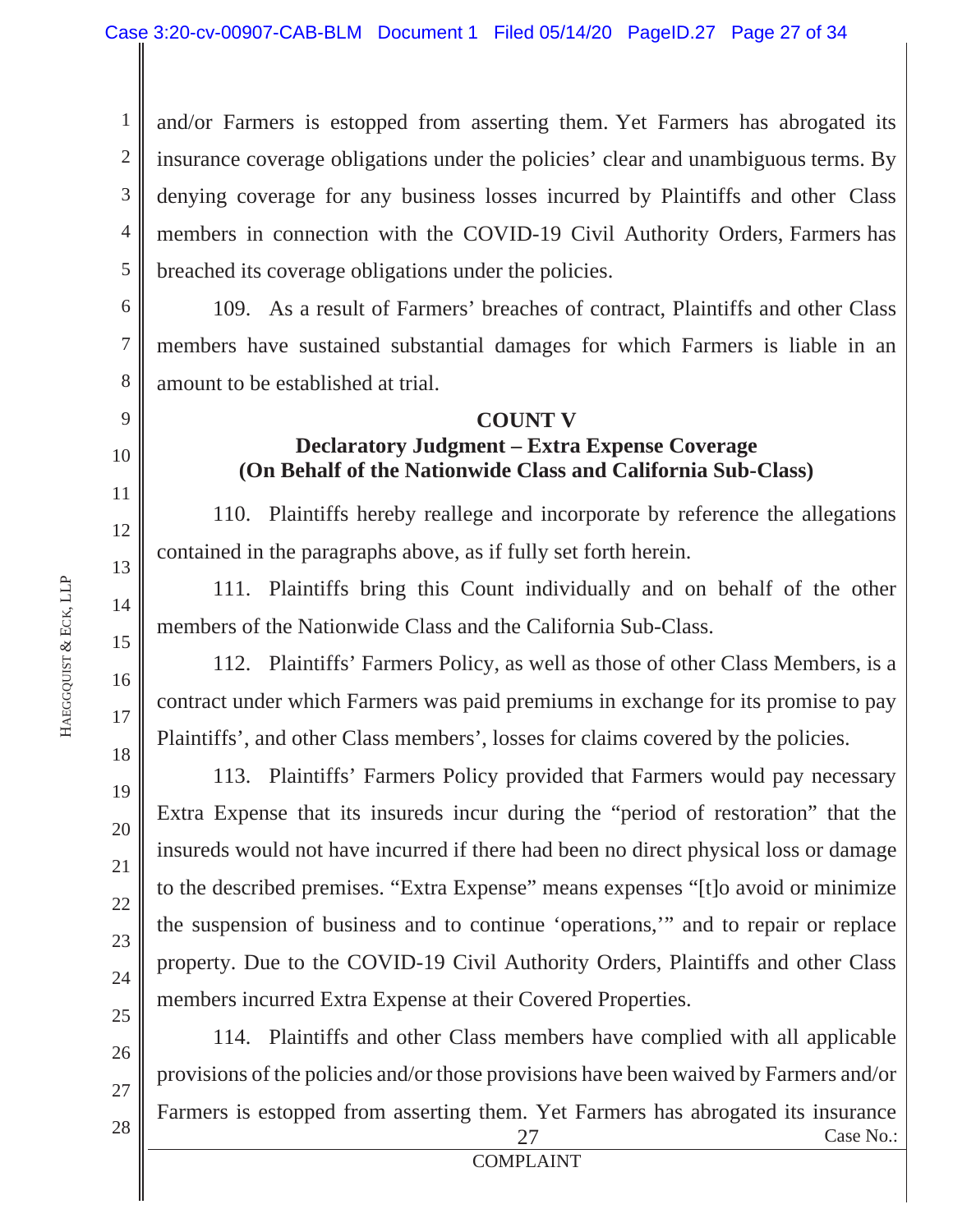1 2 3 coverage obligations under the policies' clear and unambiguous terms and has wrongfully and illegally refused to provide coverage to which Plaintiffs and Class members are entitled.

4 5 6 7 115. Farmers has denied claims related to COVID-19 on a uniform and classwide basis without individual bases or investigations, so the Court can render declaratory judgment regardless of whether a particular Class member has filed a claim.

8 9 10 11 12 116. An actual case or controversy exists regarding Plaintiffs' and other Class members' rights and Farmers' obligations under the policies to reimburse Plaintiffs and the other Class members for the full amount of Extra Expense losses incurred by Plaintiffs and Class members in connection with COVID-19 Civil Authority Orders and the necessary interruption of their businesses stemming therefrom.

117. Pursuant to 28 U.S.C. §2201, Plaintiffs and other Class members seek a declaratory judgment from this Court declaring the following:

(i) Plaintiffs' and other Class members' Extra Expense losses incurred in connection with the COVID-19 Civil Authority Orders and the necessary interruption of their businesses stemming therefrom are insured losses under their policies; and

(ii) Farmers is obligated to pay Plaintiffs and other Class members for the full amount of their Extra Expenses losses (up to the maximum allowable amount under the policies) in connection with the COVID- 19 Civil Authority Orders and the necessary interruption of their businesses stemming therefrom.

## **COUNT VI Breach Of Contract – Extra Expense Coverage (On Behalf of the Nationwide Class and California Sub-Class)**

26 27 118. Plaintiffs hereby reallege and incorporate by reference the allegations contained in the paragraphs above, as if fully set forth herein.

 $28$  Case No.: COMPLAINT

13

14

15

16

17

18

19

20

21

22

23

24

25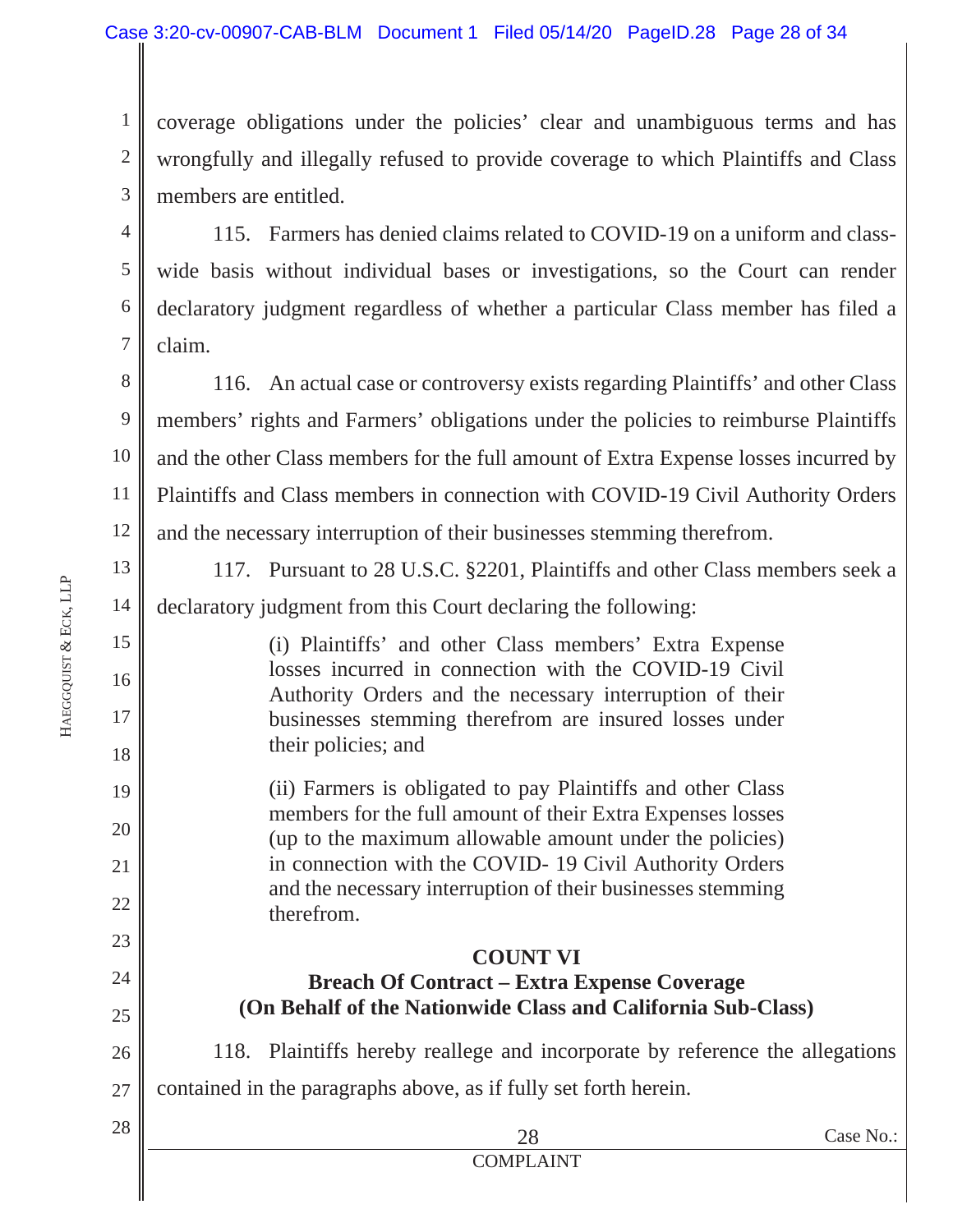2 119. Plaintiffs bring this Count individually and on behalf of the other members of the Nationwide Class and California Sub-Class.

120. Plaintiffs' Farmers Policy, as well as those of the other Class members, is a contract under which Farmers was paid premiums in exchange for its promise to pay Plaintiffs', and the other Class members', losses for claims covered by the policy.

9 121. Plaintiffs' Farmers Policy provided that Farmers agreed to pay necessary Extra Expense that it incurred during the "period of restoration" that would not have incurred if there had been no direct physical loss or damage to the described premises. "Extra Expense" means expenses "[t]o avoid or minimize the suspension of business and to continue 'operations,'" and to repair or replace property. Due to the COVID-19 Civil Authority Orders, Plaintiffs and other Class members incurred Extra Expense at their Covered Properties.

16 122. Plaintiffs and other Class members have complied with all applicable provisions of the policies and/or those provisions have been waived by Farmers and/or Farmers is estopped from asserting them. Yet Farmers has abrogated its insurance coverage obligations under the policies' clear and unambiguous terms.

17 18 19 123. By denying coverage for any business losses incurred by Plaintiffs and other Class members in connection with the COVID-19 Civil Authority Orders, Farmers has breached its coverage obligations under the policies.

20 21 22 124. As a result of Farmers' breaches of the policies, Plaintiffs and the other Class members have sustained substantial damages for which Farmers is liable in an amount to be established at trial.

#### **COUNT VII**

#### Unfair Business Practices Under Bus. & Prof. Code §17200, *et seq*. **(On Behalf of Plaintiffs and the California Sub-Class)**

26 27 125. Plaintiffs hereby reallege and incorporate by reference the allegations contained in the paragraphs above, as if fully set forth herein.

 $29$  Case No.: COMPLAINT 126. Plaintiffs bring this Count individually and on behalf of the other

1

3

4

5

6

7

8

10

11

12

13

14

15

23

24

25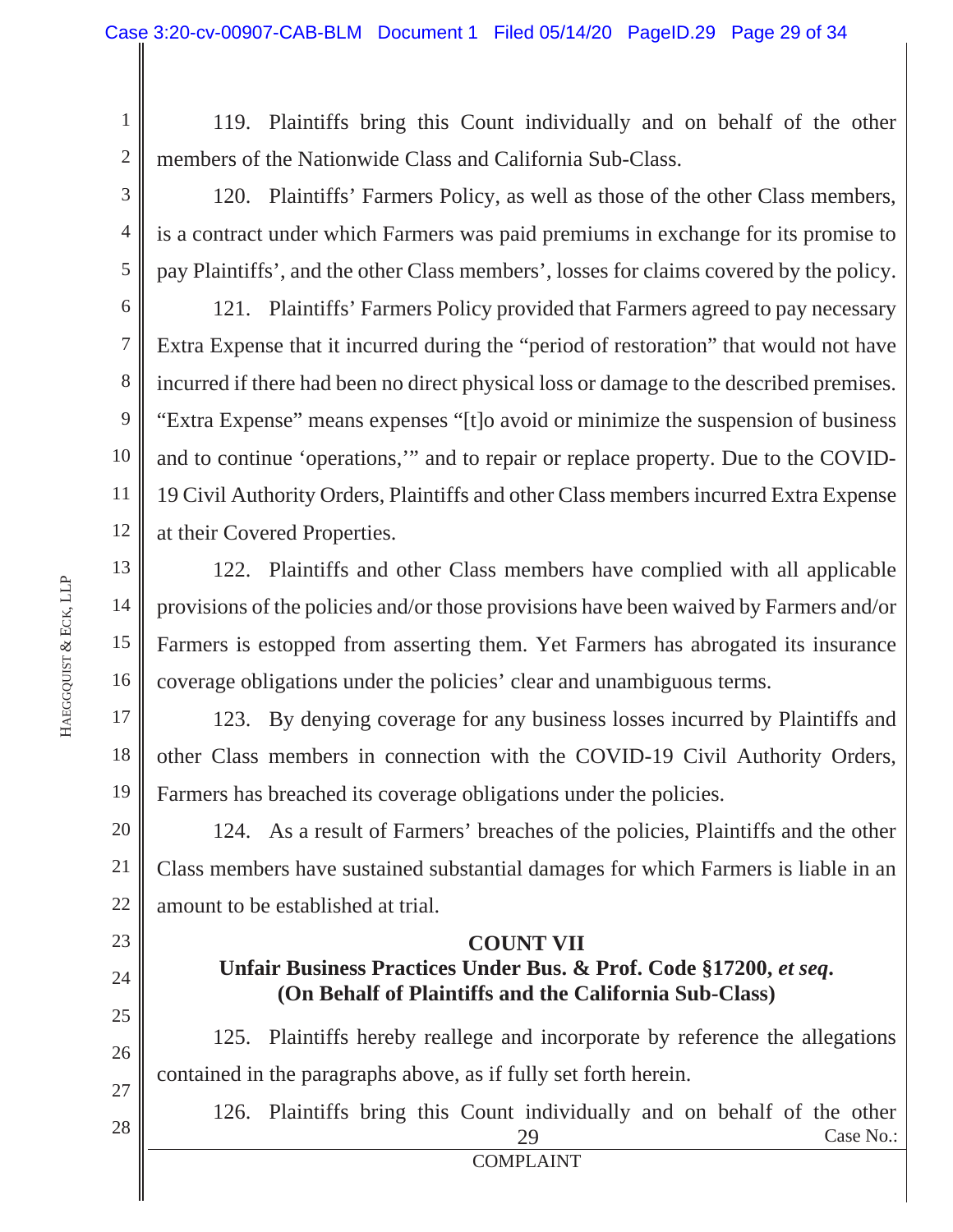1 members of the Nationwide Class and California Sub-Class.

127. By its conduct, Farmers has engaged in unlawful, unfair, and fraudulent business practices in violation of California Business & Professions Code ("Bus. & Prof. Code") §17200 *et seq*. ("UCL")

128. Farmers' conduct violates the "unlawful" prong of the UCL because it violated the letter and spirit of California's Insurance Code ("Cal. Ins. Code"), including California Insurance Code §790, *et seq.* because Farmers failed or refused to perform a fair, objective, and thorough investigation of the Plaintiffs' and the California Sub-Class members' claims. Farmers denied Plaintiffs' and the California Sub-Class members' claims as part of Farmers' policy of categorically denying all business interruption claims related to Coronavirus, and ignored other California requirements concerning the proper and fair evaluation of claims and interpretations of its policies. Farmers' conduct also constituted breach of contract.

14 15 16 17 18 19 20 21 22 129. Farmers' conduct violates the "unfair" prong of the UCL, including but not limited to Farmers': (a) categorical and wrongful denial of Plaintiffs' and the California Sub-Class members' claims; (b) failure and refusal to perform a fair, objective, good-faith, and thorough investigation of the claims as directed by the California Insurance Code; (c) denial of Plaintiffs' and the California Sub-Class members' claims as part of a policy of categorically denying claims related to Coronavirus; and (d) failing to interpret its policies in an equitable manner and/or up to the standards required by California law (including but not limited to Cal. Ins. Code §790 *et seq*.).

23 24 25 130. Farmers' conduct is immoral, unethical, oppressive, unscrupulous, unconscionable, and/or substantially injurious to Plaintiffs and the California Subclass.

26 27 131. Farmers' conduct also violates California public policy, including the policy reflected in Cal. Ins. Code §790 *et seq.* and elsewhere in the California

**HAEGGQUIST** 

&

ECK, LLP

2

3

4

5

6

7

8

9

10

11

12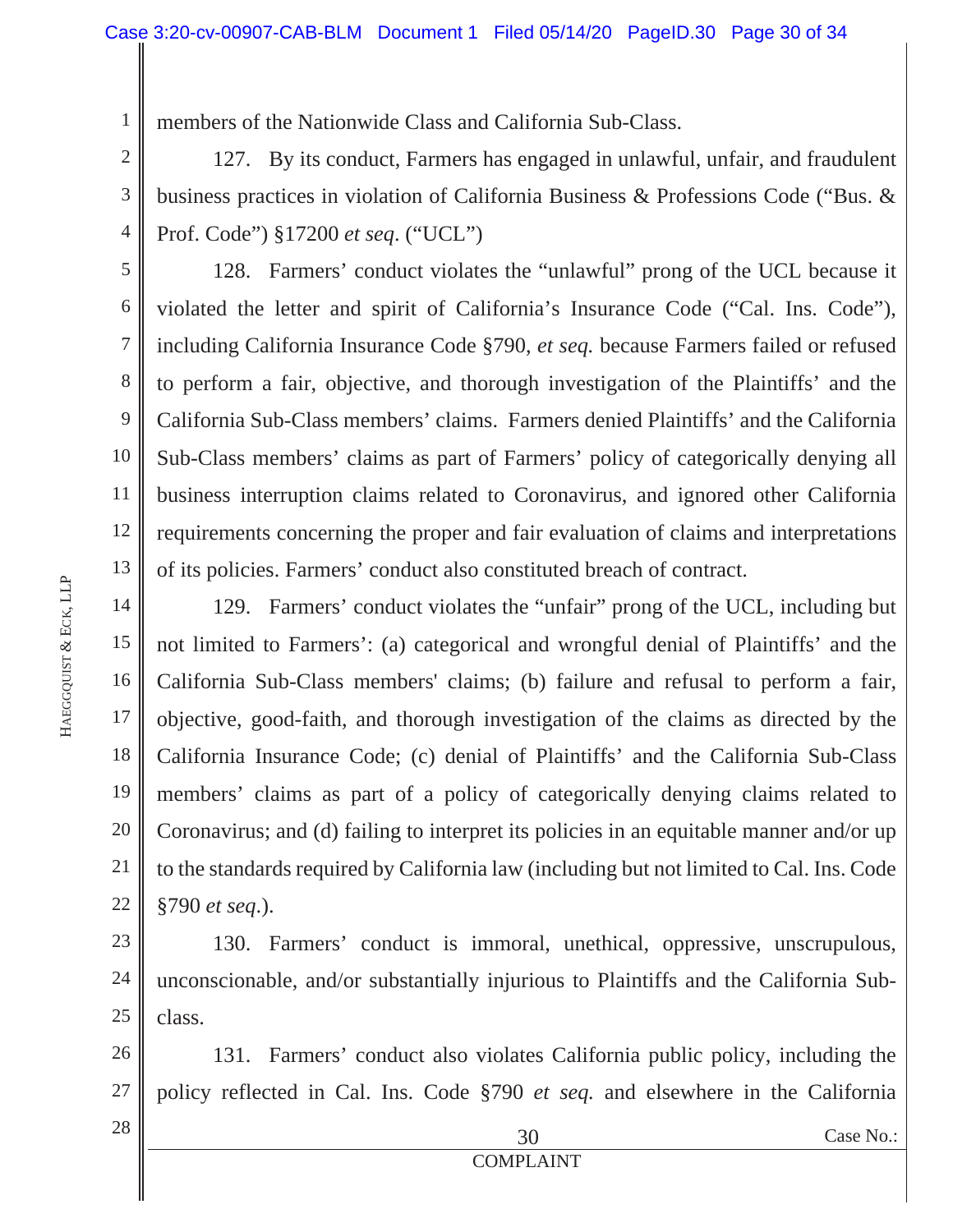Insurance Code.

1

2 3 4 5 6 7 8 9 10 11 12 13 14 15 132. Farmers' conduct violates the "fraudulent" prong of the UCL. Among other things, Farmers: (a) promised Plaintiffs and the California Sub-Class coverage that was not provided and that Farmers had no intention of providing; (b) promised to evaluate each claim individually, reasonably, and in good faith, which Farmers did not do with respect to Plaintiffs' and the California Sub-Class members' claims, and (c) falsely and misleadingly indicated to Plaintiffs and the California Sub-Class that it was investigating in good faith (and had investigated in good faith) their claims, which Farmers did not do and knew that it did not do. Farmers collected Plaintiffs' and the California Sub-Class members' premiums in exchange for coverage that was not provided, induced those premiums by promising to evaluate each claim individually, reasonably, and in good faith and did not, and denied Plaintiffs' and the California Sub-Class members' claim as part of a policy of categorically denying claims related to Coronavirus as part of a strategy to reduce its insurance payments related to Coronavirus.

16 17 18 19 20 133. Farmers' fraudulent and deceptive conduct was false and misleading, had a tendency to deceive reasonable insureds, and did deceive Plaintiffs and the California Sub-Class. Plaintiffs and members of the California Sub-Class reasonably relied on Farmers' deceptions and omissions, including but not limited to by paying premiums to Farmers.

21 22 23 24 134. By reason of Farmers' unlawful, unfair, and fraudulent conduct in violation of the UCL, Plaintiffs and members of the California Sub-Class suffered and continue to suffer damages, including but not limited to premiums they have paid to Farmers and the non-receipt of insurance benefits that Famers owes them.

25 26 27 135. Plaintiffs and the California Sub-Class are entitled to restitution from Farmers (with interest thereon), to disgorgement of all Farmers' profits arising out of its violations of the UCL (with interest thereon), and payment of benefits due to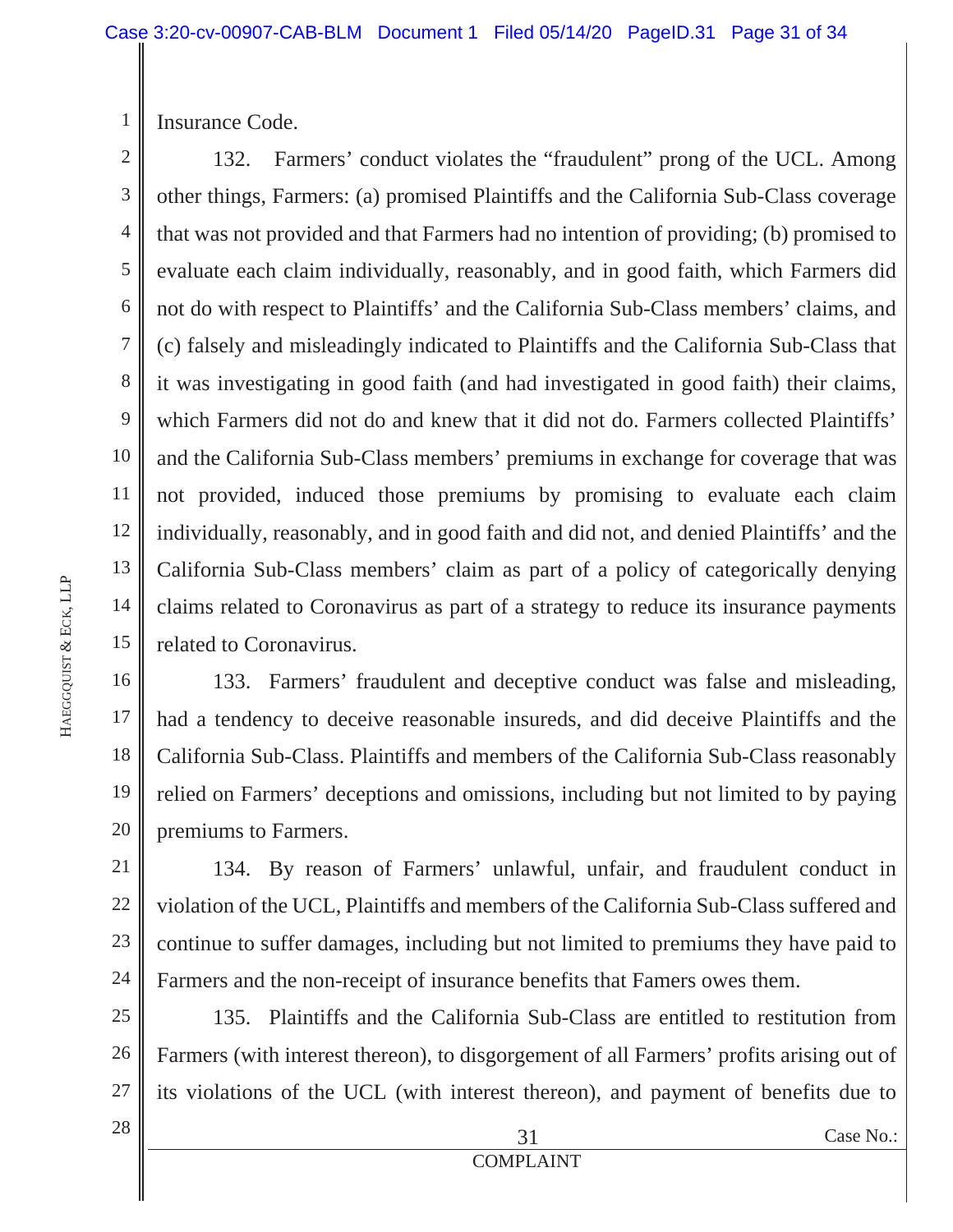1 2 Plaintiffs and members of the California Sub-Class that Farmers has wrongfully retained through its violations of the UCL.

3 4 136. Pursuant to California Code of Civil Procedure §1021.5, Plaintiffs are entitled to recover their reasonable attorneys' fees.

#### **VII. PRAYER FOR RELIEF**

5

6

7

8

9

10

11

12

13

14

15

16

17

18

19

20

21

22

23

24

25

26

27

28

WHEREFORE, Plaintiffs, individually and on behalf of all similarly situated individuals and entities, pray for relief and judgment against Defendants as follows:

A. Determining that this action is a proper class action under one or more provisions of Federal Rule of Civil Procedure 23, appointing Plaintiffs to serve as a Class Representatives and appointing its counsel to serve as Class Counsel;

B. Issuing a Declaratory Judgment declaring the parties' rights and obligations under the insurance policy provisions at issue;

C. Awarding Plaintiffs and the Classes compensatory damages against Defendants, jointly and severally, for all damages sustained as a result of Defendants' breach of the policies in an amount to be proven at trial, including interest thereon;

- D. Awarding Plaintiffs and the Classes pre-judgment and post-judgment interest as well as reasonable attorneys' fees and expenses incurred in this action; and
- 
- E. Awarding such other relief as the Court may deem just and proper.

**HAEGGQUIST** 

&

ECK, LLP

COMPLAINT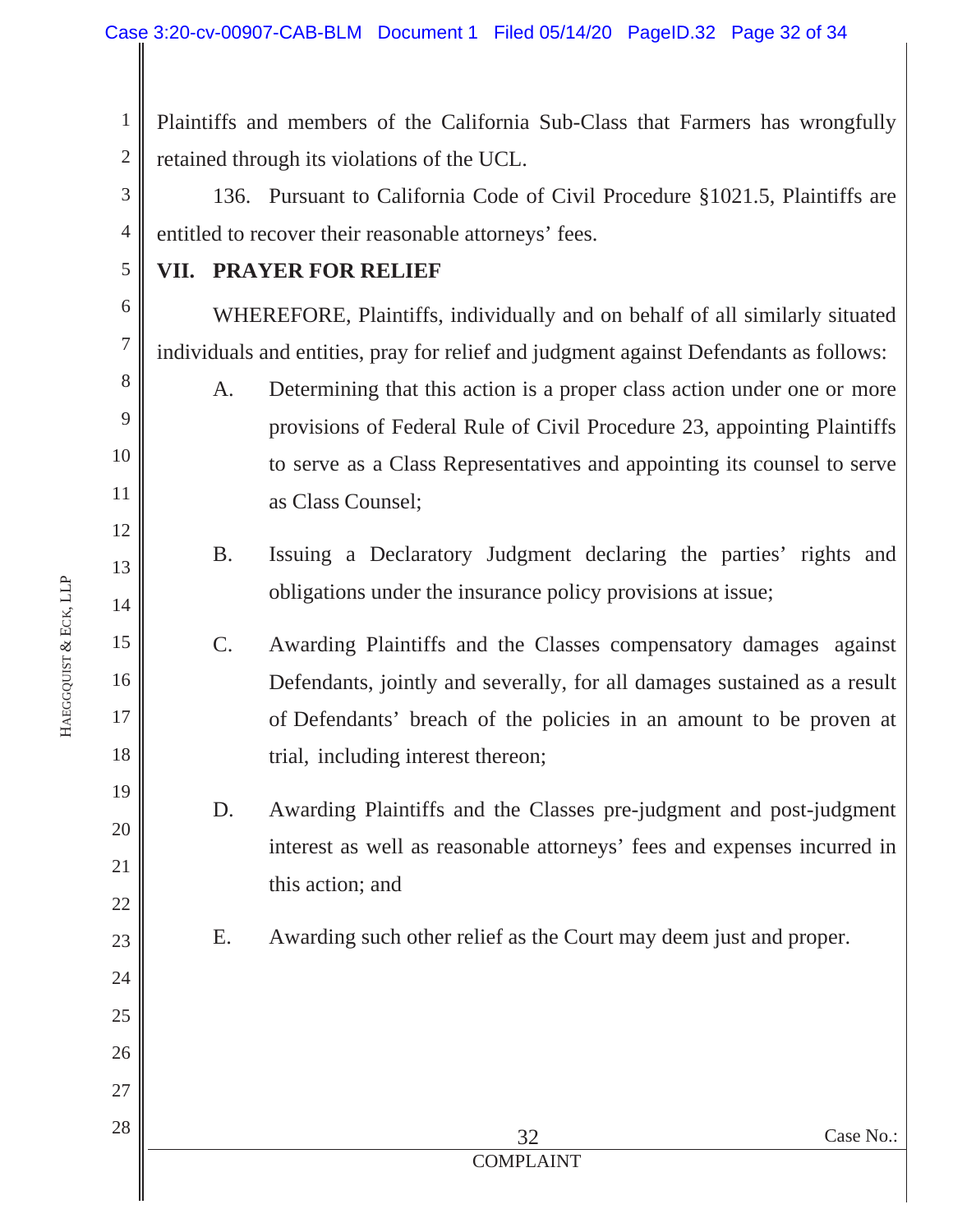#### Case 3:20-cv-00907-CAB-BLM Document 1 Filed 05/14/20 PageID.33 Page 33 of 34

1 **VIII. JURY DEMAND**  2 Plaintiffs demand a trial by jury on all issues so triable. 3 Dated: May 14, 2020 HAEGGQUIST & ECK, LLP AMBER L. ECK 4 ALREEN HAEGGQUIST 5 ROBERT PRINE 6 7 when LEde 8 By: 9 AMBER L. ECK 10 225 Broadway, Suite 2050 11 San Diego, CA 92101 12 Telephone: (619) 342-8000 Facsimile: (619) 342-7878 13 14 Attorneys for Plaintiffs and Proposed Class 15 16 17 18 19 20 21 22 23 24 25 26 27 28  $2\delta$   $\Box$  Case No.: COMPLAINT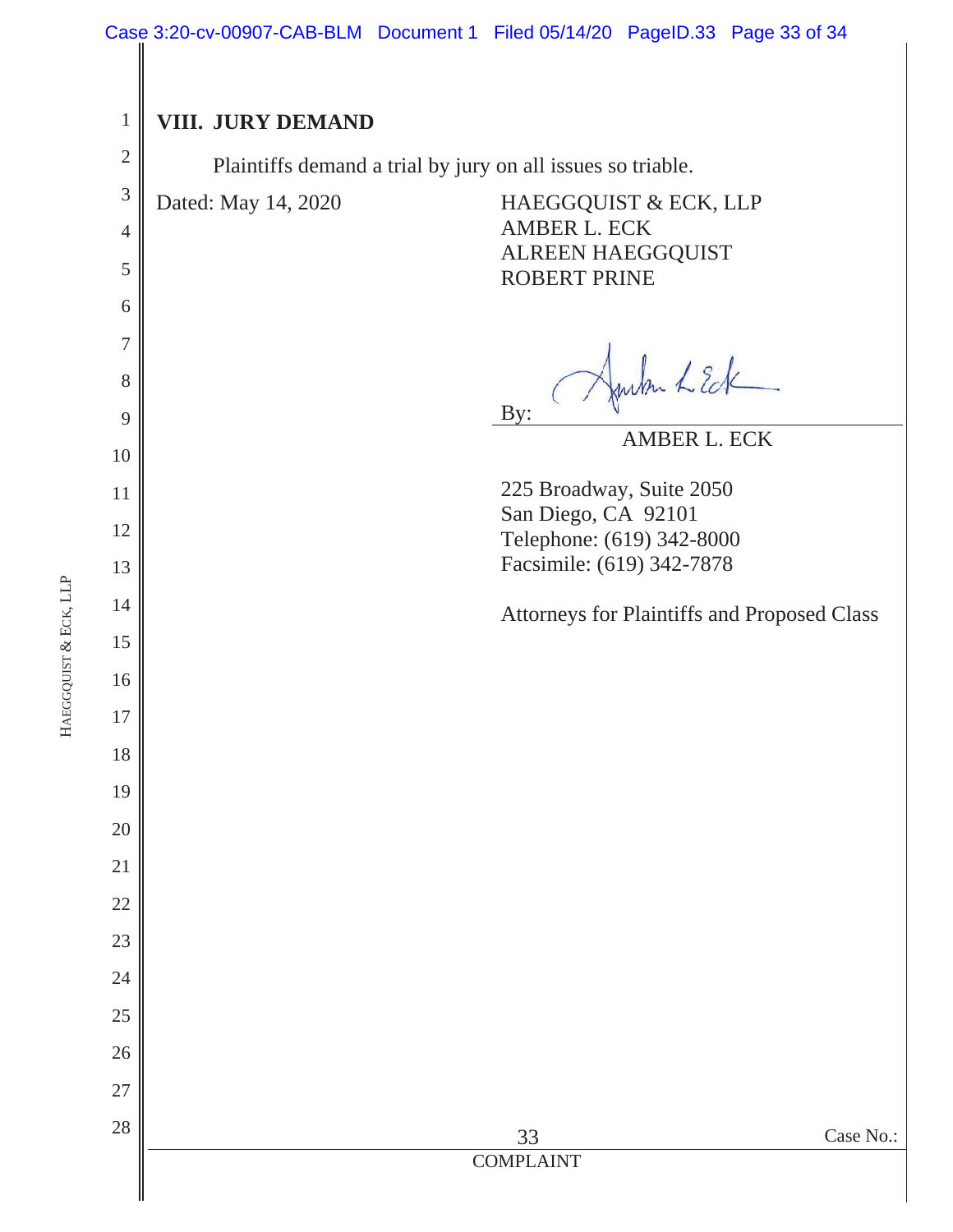$2\delta$   $\parallel$  Case No.: COMPLAINT 1 2 3 4 5 6 7 8 9 10 11 12 13 14 15 16 17 18 19 20 21 22 23 24 25 26 27 28 CERTIFICATE OF SERVICE I hereby certify that on May 14, 2020, I authorized the electronic filing of the foregoing with the Clerk of the Court using the CM/ECF system which will send notification of such filing to the e-mail addresses denoted on the Electronic Mail Notice List. I certify under penalty of perjury under the laws of the United States of America that the foregoing is true and correct. Executed on May 14, 2020. /s/ *Amber L. Eck*  AMBER L. ECK HAEGGQUIST & ECK, LLP AMBER L. ECK (177882) ALREEN HAEGGQUIST (221858) ROBERT PRINE (312432) 225 Broadway, Suite 2050 San Diego, CA 92101 Telephone: (619) 342-8000 Facsimile: (619) 342-7878 ambere@haelaw.com alreenh@haelaw.com robertp@haelaw.com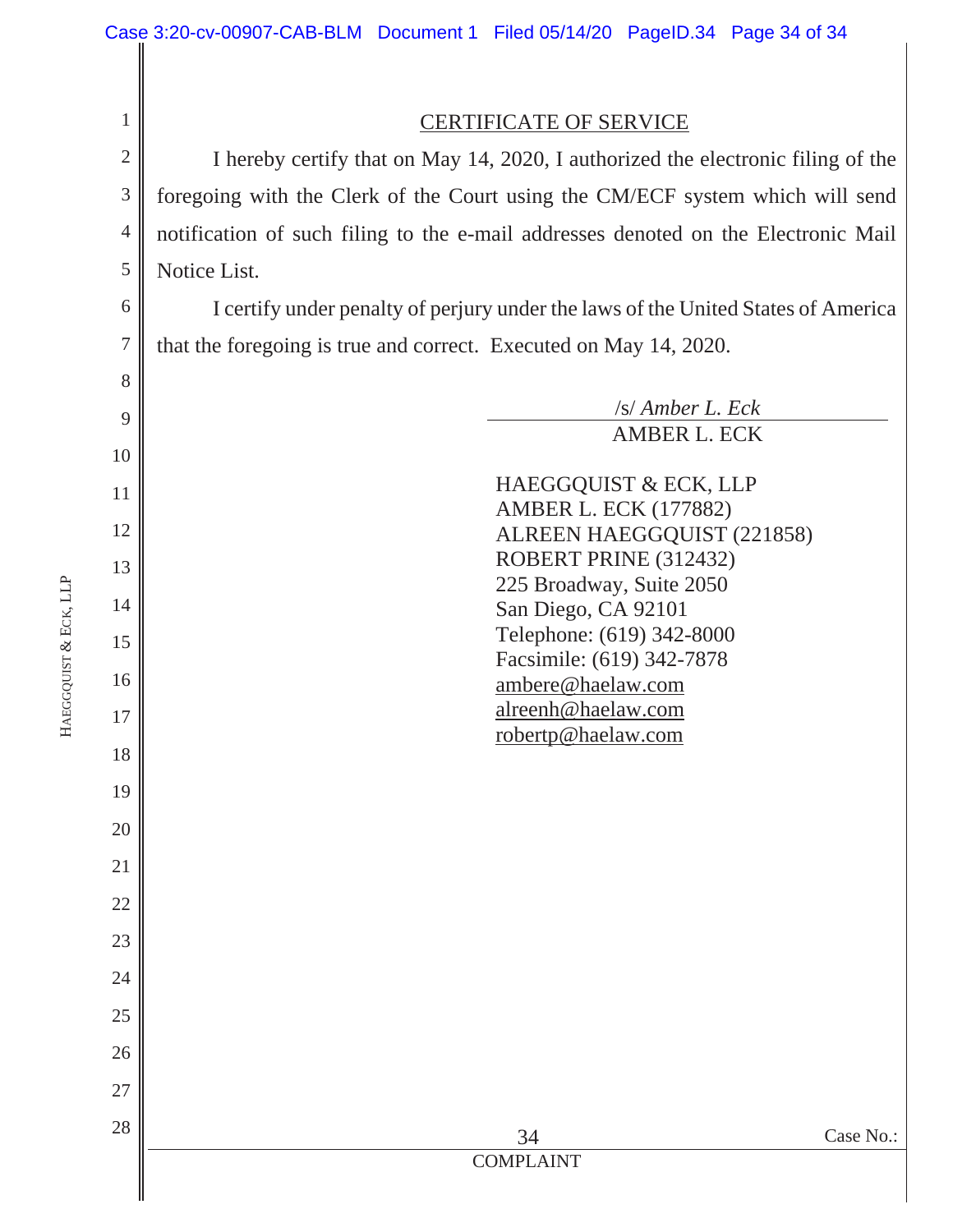# IS 44 (Rev. 06/1**5 ase 3:20-cv-00907-CAB-BLM DOCUMENT 1-1 STILED 65**/14/20 PageID.35 Page 1 of 2

The JS 44 civil cover sheet and the information contained herein neither replace nor supplement the filing and service of pleadings or other papers as required by law, except as provided by local rules of court. This form,

| LAPPY'S BARBER SHOPS, INC. and PAPPY'S BARBER SHOP<br>POWAY, INC., Individually and Behalf of All Others Similarly Situated                                                                                                                                                                                                                                                                                                                                                                                                                                                                                                                                 | DEFENDANTS<br>FARMERS GROUP, INC., FARMERS INSURANCE COMPANY,<br>INC., and TRUCK INSURANCE EXCHANGE,                                                                                                                                                                                                                                                                                                                                                                                                                                                                                                                                   |                                                                                                                                                                                                                                                                                                                                                                                                                                                                                                                                                                                                                                                                                                 |                  |                                                                                                                                                                                                                                                                                                                                                                                                                                                   |                                                                                                                                                                                                                                                                                                                                                                                                                                                                                                             |                                                             |                                                                                                                                                                                                                                                                                                                                                                                                                                                                                                                                                                                                                                                           |                                                         |  |
|-------------------------------------------------------------------------------------------------------------------------------------------------------------------------------------------------------------------------------------------------------------------------------------------------------------------------------------------------------------------------------------------------------------------------------------------------------------------------------------------------------------------------------------------------------------------------------------------------------------------------------------------------------------|----------------------------------------------------------------------------------------------------------------------------------------------------------------------------------------------------------------------------------------------------------------------------------------------------------------------------------------------------------------------------------------------------------------------------------------------------------------------------------------------------------------------------------------------------------------------------------------------------------------------------------------|-------------------------------------------------------------------------------------------------------------------------------------------------------------------------------------------------------------------------------------------------------------------------------------------------------------------------------------------------------------------------------------------------------------------------------------------------------------------------------------------------------------------------------------------------------------------------------------------------------------------------------------------------------------------------------------------------|------------------|---------------------------------------------------------------------------------------------------------------------------------------------------------------------------------------------------------------------------------------------------------------------------------------------------------------------------------------------------------------------------------------------------------------------------------------------------|-------------------------------------------------------------------------------------------------------------------------------------------------------------------------------------------------------------------------------------------------------------------------------------------------------------------------------------------------------------------------------------------------------------------------------------------------------------------------------------------------------------|-------------------------------------------------------------|-----------------------------------------------------------------------------------------------------------------------------------------------------------------------------------------------------------------------------------------------------------------------------------------------------------------------------------------------------------------------------------------------------------------------------------------------------------------------------------------------------------------------------------------------------------------------------------------------------------------------------------------------------------|---------------------------------------------------------|--|
| (b) County of Residence of First Listed Plaintiff<br>San Diego County<br>(EXCEPT IN U.S. PLAINTIFF CASES)                                                                                                                                                                                                                                                                                                                                                                                                                                                                                                                                                   |                                                                                                                                                                                                                                                                                                                                                                                                                                                                                                                                                                                                                                        |                                                                                                                                                                                                                                                                                                                                                                                                                                                                                                                                                                                                                                                                                                 |                  | NOTE:                                                                                                                                                                                                                                                                                                                                                                                                                                             | County of Residence of First Listed Defendant<br>Los Angeles<br>(IN U.S. PLAINTIFF CASES ONLY)<br>IN LAND CONDEMNATION CASES, USE THE LOCATION OF<br>THE TRACT OF LAND INVOLVED.                                                                                                                                                                                                                                                                                                                            |                                                             |                                                                                                                                                                                                                                                                                                                                                                                                                                                                                                                                                                                                                                                           |                                                         |  |
| (c) Attorneys (Firm Name, Address, and Telephone Number)<br>Amber L. Eck (SBN 177882)<br>Haeggquist & Eck, LLP 225 Broadway, Suite 2050<br>San Diego, CA 92101; Telephone: (619) 342-8000                                                                                                                                                                                                                                                                                                                                                                                                                                                                   |                                                                                                                                                                                                                                                                                                                                                                                                                                                                                                                                                                                                                                        |                                                                                                                                                                                                                                                                                                                                                                                                                                                                                                                                                                                                                                                                                                 |                  | Attorneys (If Known)                                                                                                                                                                                                                                                                                                                                                                                                                              |                                                                                                                                                                                                                                                                                                                                                                                                                                                                                                             |                                                             | '20 CV0907 CAB BLM                                                                                                                                                                                                                                                                                                                                                                                                                                                                                                                                                                                                                                        |                                                         |  |
| <b>II. BASIS OF JURISDICTION</b> (Place an "X" in One Box Only)                                                                                                                                                                                                                                                                                                                                                                                                                                                                                                                                                                                             |                                                                                                                                                                                                                                                                                                                                                                                                                                                                                                                                                                                                                                        |                                                                                                                                                                                                                                                                                                                                                                                                                                                                                                                                                                                                                                                                                                 |                  | <b>III. CITIZENSHIP OF PRINCIPAL PARTIES</b> (Place an "X" in One Box for Plaintiff                                                                                                                                                                                                                                                                                                                                                               |                                                                                                                                                                                                                                                                                                                                                                                                                                                                                                             |                                                             |                                                                                                                                                                                                                                                                                                                                                                                                                                                                                                                                                                                                                                                           |                                                         |  |
| $\Box$ 1 U.S. Government<br>Plaintiff                                                                                                                                                                                                                                                                                                                                                                                                                                                                                                                                                                                                                       | <b>3</b> Federal Question<br>(U.S. Government Not a Party)                                                                                                                                                                                                                                                                                                                                                                                                                                                                                                                                                                             |                                                                                                                                                                                                                                                                                                                                                                                                                                                                                                                                                                                                                                                                                                 |                  | (For Diversity Cases Only)<br>and One Box for Defendant)<br><b>PTF</b><br><b>DEF</b><br><b>PTF</b><br><b>DEF</b><br>$\mathbf{\times}$ 1<br>Citizen of This State<br>$\Box$ 1<br>Incorporated or Principal Place<br>$\Box$ 4<br>$\Box$ 4<br>of Business In This State                                                                                                                                                                              |                                                                                                                                                                                                                                                                                                                                                                                                                                                                                                             |                                                             |                                                                                                                                                                                                                                                                                                                                                                                                                                                                                                                                                                                                                                                           |                                                         |  |
| $\Box$ 2 U.S. Government<br>Defendant                                                                                                                                                                                                                                                                                                                                                                                                                                                                                                                                                                                                                       | $\mathbf{X}$ 4 Diversity<br>(Indicate Citizenship of Parties in Item III)                                                                                                                                                                                                                                                                                                                                                                                                                                                                                                                                                              |                                                                                                                                                                                                                                                                                                                                                                                                                                                                                                                                                                                                                                                                                                 |                  | Citizen of Another State<br>$\Box$ 2<br>2 Incorporated <i>and</i> Principal Place<br>$\square$ 5<br>$\square$ 5<br>of Business In Another State<br>Citizen or Subject of a<br>Foreign Nation<br>$\square$ 6<br>$\Box$ 3<br>$\Box$ 3<br>$\Box$ 6                                                                                                                                                                                                   |                                                                                                                                                                                                                                                                                                                                                                                                                                                                                                             |                                                             |                                                                                                                                                                                                                                                                                                                                                                                                                                                                                                                                                                                                                                                           |                                                         |  |
|                                                                                                                                                                                                                                                                                                                                                                                                                                                                                                                                                                                                                                                             |                                                                                                                                                                                                                                                                                                                                                                                                                                                                                                                                                                                                                                        |                                                                                                                                                                                                                                                                                                                                                                                                                                                                                                                                                                                                                                                                                                 |                  | Foreign Country                                                                                                                                                                                                                                                                                                                                                                                                                                   |                                                                                                                                                                                                                                                                                                                                                                                                                                                                                                             |                                                             |                                                                                                                                                                                                                                                                                                                                                                                                                                                                                                                                                                                                                                                           |                                                         |  |
| <b>IV. NATURE OF SUIT</b> (Place an "X" in One Box Only)<br><b>CONTRACT</b>                                                                                                                                                                                                                                                                                                                                                                                                                                                                                                                                                                                 |                                                                                                                                                                                                                                                                                                                                                                                                                                                                                                                                                                                                                                        | <b>TORTS</b>                                                                                                                                                                                                                                                                                                                                                                                                                                                                                                                                                                                                                                                                                    |                  |                                                                                                                                                                                                                                                                                                                                                                                                                                                   | Click here for: Nature of Suit Code Descriptions.                                                                                                                                                                                                                                                                                                                                                                                                                                                           |                                                             |                                                                                                                                                                                                                                                                                                                                                                                                                                                                                                                                                                                                                                                           |                                                         |  |
| $\mathbf{\times}$ 110 Insurance<br>$\Box$ 120 Marine<br>$\Box$ 130 Miller Act<br>$\Box$ 140 Negotiable Instrument<br>$\Box$ 150 Recovery of Overpayment<br>& Enforcement of Judgment<br>□ 151 Medicare Act<br>152 Recovery of Defaulted<br><b>Student Loans</b><br>(Excludes Veterans)<br>$\Box$ 153 Recovery of Overpayment<br>of Veteran's Benefits<br>160 Stockholders' Suits<br>190 Other Contract<br>195 Contract Product Liability<br>$\Box$ 196 Franchise<br><b>REAL PROPERTY</b><br>210 Land Condemnation<br>220 Foreclosure<br>$\Box$ 230 Rent Lease & Ejectment<br>240 Torts to Land<br>245 Tort Product Liability<br>290 All Other Real Property | PERSONAL INJURY<br>$\Box$ 310 Airplane<br>□ 315 Airplane Product<br>Liability<br>$\Box$ 320 Assault, Libel &<br>Slander<br>□ 330 Federal Employers'<br>Liability<br>340 Marine<br>345 Marine Product<br>Liability<br>□ 350 Motor Vehicle<br>355 Motor Vehicle<br>Product Liability<br>360 Other Personal<br>Injury<br>$\Box$ 362 Personal Injury -<br>Medical Malpractice<br><b>CIVIL RIGHTS</b><br>$\Box$ 440 Other Civil Rights<br>$\Box$ 441 Voting<br>$\Box$ 442 Employment<br>$\Box$ 443 Housing/<br>Accommodations<br>$\square$ 445 Amer. w/Disabilities -<br>Employment<br>446 Amer. w/Disabilities -<br>Other<br>448 Education | PERSONAL INJURY<br>$\Box$ 365 Personal Injury -<br><b>Product Liability</b><br>367 Health Care/<br>Pharmaceutical<br>Personal Injury<br>Product Liability<br>368 Asbestos Personal<br><b>Injury Product</b><br>Liability<br>PERSONAL PROPERTY<br>370 Other Fraud<br>$\Box$ 371 Truth in Lending<br>380 Other Personal<br>Property Damage<br>385 Property Damage<br>Product Liability<br>PRISONER PETITIONS<br><b>Habeas Corpus:</b><br>463 Alien Detainee<br>$\Box$ 510 Motions to Vacate<br>Sentence<br>□ 530 General<br>535 Death Penalty<br>Other:<br>$\Box$ 540 Mandamus & Other<br>$\Box$ 550 Civil Rights<br>555 Prison Condition<br>560 Civil Detainee -<br>Conditions of<br>Confinement |                  | <b>FORFEITURE/PENALTY</b><br>5 625 Drug Related Seizure<br>of Property 21 USC 881<br>$\Box$ 690 Other<br><b>LABOR</b><br>710 Fair Labor Standards<br>Act<br>720 Labor/Management<br>Relations<br>740 Railway Labor Act<br>751 Family and Medical<br>Leave Act<br>790 Other Labor Litigation<br>791 Employee Retirement<br>Income Security Act<br><b>IMMIGRATION</b><br>1462 Naturalization Application<br>$\Box$ 465 Other Immigration<br>Actions | <b>BANKRUPTCY</b><br>422 Appeal 28 USC 158<br>423 Withdrawal<br>28 USC 157<br><b>PROPERTY RIGHTS</b><br>$\Box$ 820 Copyrights<br>30 Patent<br>335 Patent - Abbreviated<br>New Drug Application<br>□ 840 Trademark<br><b>SOCIAL SECURITY</b><br>$\Box$ 861 HIA (1395ff)<br>$\Box$ 862 Black Lung (923)<br>$\Box$ 863 DIWC/DIWW (405(g))<br>□ 864 SSID Title XVI<br>$\Box$ 865 RSI (405(g))<br>FEDERAL TAX SUITS<br>$\Box$ 870 Taxes (U.S. Plaintiff<br>or Defendant)<br>□ 871 IRS—Third Party<br>26 USC 7609 |                                                             | <b>OTHER STATUTES</b><br>375 False Claims Act<br>$\Box$ 376 Qui Tam (31 USC)<br>3729(a)<br>$\Box$ 400 State Reapportionment<br>$\Box$ 410 Antitrust<br>$\Box$ 430 Banks and Banking<br>$\Box$ 450 Commerce<br>$\Box$ 460 Deportation<br>1 470 Racketeer Influenced and<br>480 Consumer Credit<br>□ 490 Cable/Sat TV<br>□ 850 Securities/Commodities/<br>Exchange<br>1 890 Other Statutory Actions<br>□ 891 Agricultural Acts<br>7 893 Environmental Matters<br>$\Box$ 895 Freedom of Information<br>Act<br>$\Box$ 896 Arbitration<br>□ 899 Administrative Procedure<br><b>Agency Decision</b><br>$\Box$ 950 Constitutionality of<br><b>State Statutes</b> | <b>Corrupt Organizations</b><br>Act/Review or Appeal of |  |
| V. ORIGIN (Place an "X" in One Box Only)                                                                                                                                                                                                                                                                                                                                                                                                                                                                                                                                                                                                                    |                                                                                                                                                                                                                                                                                                                                                                                                                                                                                                                                                                                                                                        |                                                                                                                                                                                                                                                                                                                                                                                                                                                                                                                                                                                                                                                                                                 |                  |                                                                                                                                                                                                                                                                                                                                                                                                                                                   |                                                                                                                                                                                                                                                                                                                                                                                                                                                                                                             |                                                             |                                                                                                                                                                                                                                                                                                                                                                                                                                                                                                                                                                                                                                                           |                                                         |  |
| $\boxtimes$ 1 Original<br>Proceeding                                                                                                                                                                                                                                                                                                                                                                                                                                                                                                                                                                                                                        | $\Box$ 2 Removed from<br>$\Box$ 3<br><b>State Court</b>                                                                                                                                                                                                                                                                                                                                                                                                                                                                                                                                                                                | Remanded from<br><b>Appellate Court</b>                                                                                                                                                                                                                                                                                                                                                                                                                                                                                                                                                                                                                                                         |                  | $\Box$ 4 Reinstated or<br>$\Box$ 5<br>Reopened<br>(specify)                                                                                                                                                                                                                                                                                                                                                                                       | Transferred from<br>Another District                                                                                                                                                                                                                                                                                                                                                                                                                                                                        | $\Box$ 6 Multidistrict<br>Litigation -<br>Transfer          |                                                                                                                                                                                                                                                                                                                                                                                                                                                                                                                                                                                                                                                           | $\Box$ 8 Multidistrict<br>Litigation -<br>Direct File   |  |
| VI. CAUSE OF ACTION                                                                                                                                                                                                                                                                                                                                                                                                                                                                                                                                                                                                                                         | 28 U.S.C. §1332(d)<br>Brief description of cause:                                                                                                                                                                                                                                                                                                                                                                                                                                                                                                                                                                                      |                                                                                                                                                                                                                                                                                                                                                                                                                                                                                                                                                                                                                                                                                                 |                  | Cite the U.S. Civil Statute under which you are filing (Do not cite jurisdictional statutes unless diversity):<br>Declaratory Judgment, Breach of Contract and Unfair Business Practices                                                                                                                                                                                                                                                          |                                                                                                                                                                                                                                                                                                                                                                                                                                                                                                             |                                                             |                                                                                                                                                                                                                                                                                                                                                                                                                                                                                                                                                                                                                                                           |                                                         |  |
| VII. REQUESTED IN<br><b>X</b> CHECK IF THIS IS A CLASS ACTION<br>UNDER RULE 23, F.R.Cv.P.<br><b>COMPLAINT:</b>                                                                                                                                                                                                                                                                                                                                                                                                                                                                                                                                              |                                                                                                                                                                                                                                                                                                                                                                                                                                                                                                                                                                                                                                        |                                                                                                                                                                                                                                                                                                                                                                                                                                                                                                                                                                                                                                                                                                 | <b>DEMAND \$</b> | <b>JURY DEMAND:</b>                                                                                                                                                                                                                                                                                                                                                                                                                               |                                                                                                                                                                                                                                                                                                                                                                                                                                                                                                             | CHECK YES only if demanded in complaint:<br>$\boxtimes$ Yes | $\square$ No                                                                                                                                                                                                                                                                                                                                                                                                                                                                                                                                                                                                                                              |                                                         |  |
| VIII. RELATED CASE(S)<br><b>IF ANY</b>                                                                                                                                                                                                                                                                                                                                                                                                                                                                                                                                                                                                                      | (See instructions):                                                                                                                                                                                                                                                                                                                                                                                                                                                                                                                                                                                                                    | <b>JUDGE</b>                                                                                                                                                                                                                                                                                                                                                                                                                                                                                                                                                                                                                                                                                    |                  |                                                                                                                                                                                                                                                                                                                                                                                                                                                   | DOCKET NUMBER                                                                                                                                                                                                                                                                                                                                                                                                                                                                                               |                                                             |                                                                                                                                                                                                                                                                                                                                                                                                                                                                                                                                                                                                                                                           |                                                         |  |
| <b>DATE</b><br>05/14/2020                                                                                                                                                                                                                                                                                                                                                                                                                                                                                                                                                                                                                                   |                                                                                                                                                                                                                                                                                                                                                                                                                                                                                                                                                                                                                                        | SIGNATURE OF ATTORNEY OF RECORD<br>s/Amber L. Eck                                                                                                                                                                                                                                                                                                                                                                                                                                                                                                                                                                                                                                               |                  |                                                                                                                                                                                                                                                                                                                                                                                                                                                   |                                                                                                                                                                                                                                                                                                                                                                                                                                                                                                             |                                                             |                                                                                                                                                                                                                                                                                                                                                                                                                                                                                                                                                                                                                                                           |                                                         |  |
| <b>FOR OFFICE USE ONLY</b><br>RECEIPT#                                                                                                                                                                                                                                                                                                                                                                                                                                                                                                                                                                                                                      | <b>AMOUNT</b>                                                                                                                                                                                                                                                                                                                                                                                                                                                                                                                                                                                                                          | <b>APPLYING IFP</b>                                                                                                                                                                                                                                                                                                                                                                                                                                                                                                                                                                                                                                                                             |                  | <b>JUDGE</b>                                                                                                                                                                                                                                                                                                                                                                                                                                      |                                                                                                                                                                                                                                                                                                                                                                                                                                                                                                             | MAG. JUDGE                                                  |                                                                                                                                                                                                                                                                                                                                                                                                                                                                                                                                                                                                                                                           |                                                         |  |